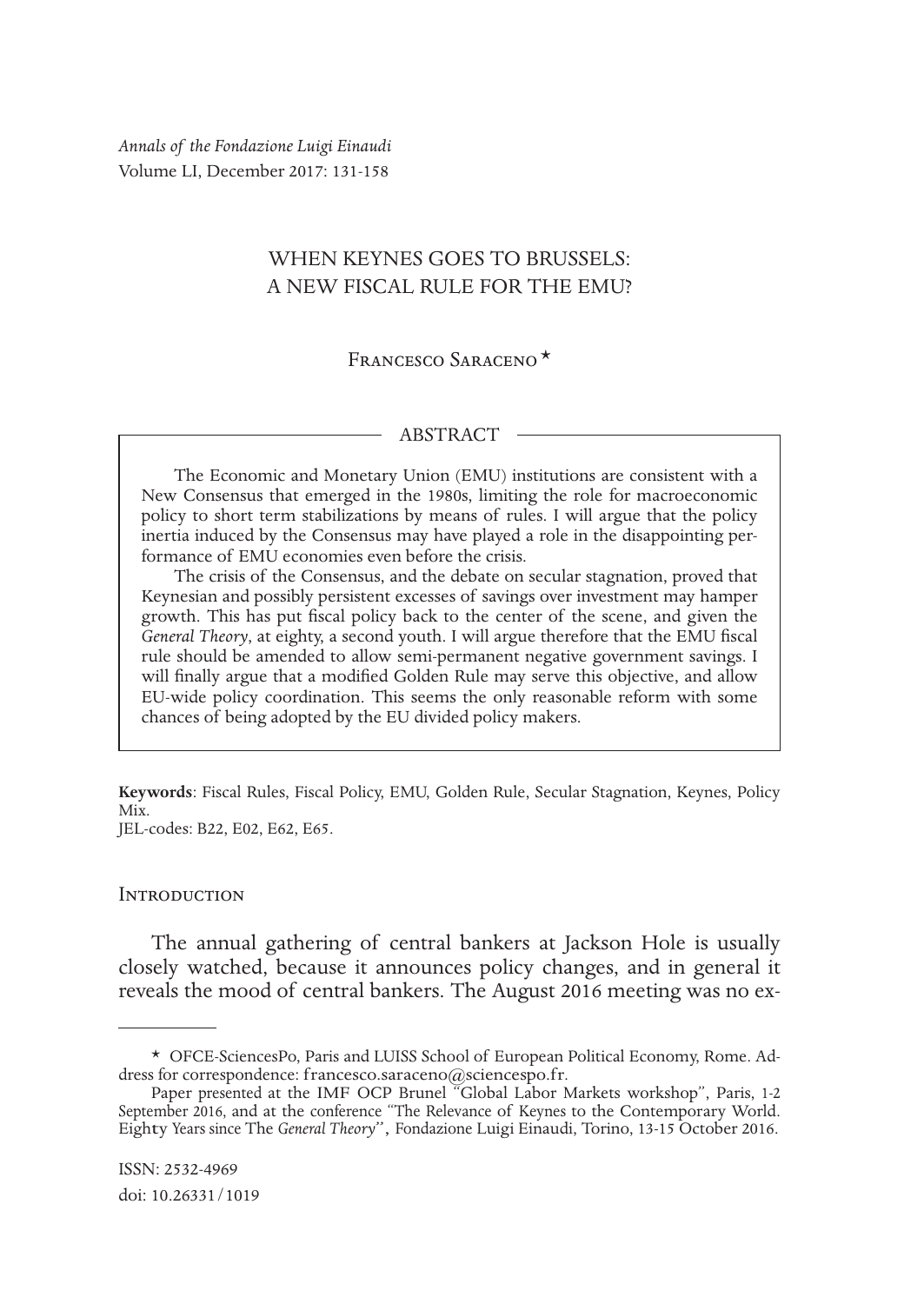ception. Even if no major policy shift was announced, a cry for help came from the symposium, as central bankers made it clear that they were running out of ammunitions in fighting deflationary pressures and global stagnant growth (Fleming 2016).

A number of issues seem to worry, more or less explicitly, central bankers. *First*, while conventional and unconventional monetary policy measures have somewhat worked, in that they made (almost) impossible for financial institutions to hoard cash and to restrain from lending, they were almost completely ineffective in boosting private sector confidence and in restarting credit demand. *Second*, having brought almost to the limit their capacity to fight deflation, central banks are increasingly worried by the possibility of a new shock, that would find them powerless. *Third*, and related, monetary policy cannot fight the battle alone, and a bolder role for other policies is called for. In particular, fiscal policy is the "new" kid in town, back from the cave were it had been buried in the 1980s after the rational expectations revolution.

But two other questions, for the moment hidden underneath the surface, seem to contribute to the central bankers' sleepless nights. The first, related to the new debate on secular stagnation is: what if we live in a "new normal", made of low potential growth and near-zero equilibrium interest rates? What would the consequences be for the policy mix? This worry is compounded by a second unspoken question which is how to heal the sick man of the world economy, the EMU.

The gloomy mood of central bankers reflects among other things a lack of theoretical framework of analysis. The pre-crisis consensus that framed macroeconomic policy has been challenged by the crisis, most notably in two respects: (a) monetary policy dominance is over; and (b) the superiority of rules over discretionary policies is challenged.

This paper will try to assess the consequences of this reshuffling of the consensus for the EMU, that is built precisely on both fiscal and monetary rules, and on monetary dominance. In section 1 I will highlight the building blocks of the consensus, and show how they impregnated the institutions that were designed with the Maastricht Treaty of 1992 to govern the European Union. Section 2 will then argue that these institutions forced policy inertia, and that this policy inertia should be considered when assessing the relative macroeconomic performance of the EMU, as compared with the US, both before and after the crisis. Then, I will tackle the issue of secular stagnation (section 3), and of its implication for fiscal policy. This will lead me, in section 4, to argue that the EMU should adopt a looser fiscal rule, most notably excluding investment from deficit figures. This rule, I will argue, may also become a tool for coordinating and implementing much needed EU-wide industrial policies.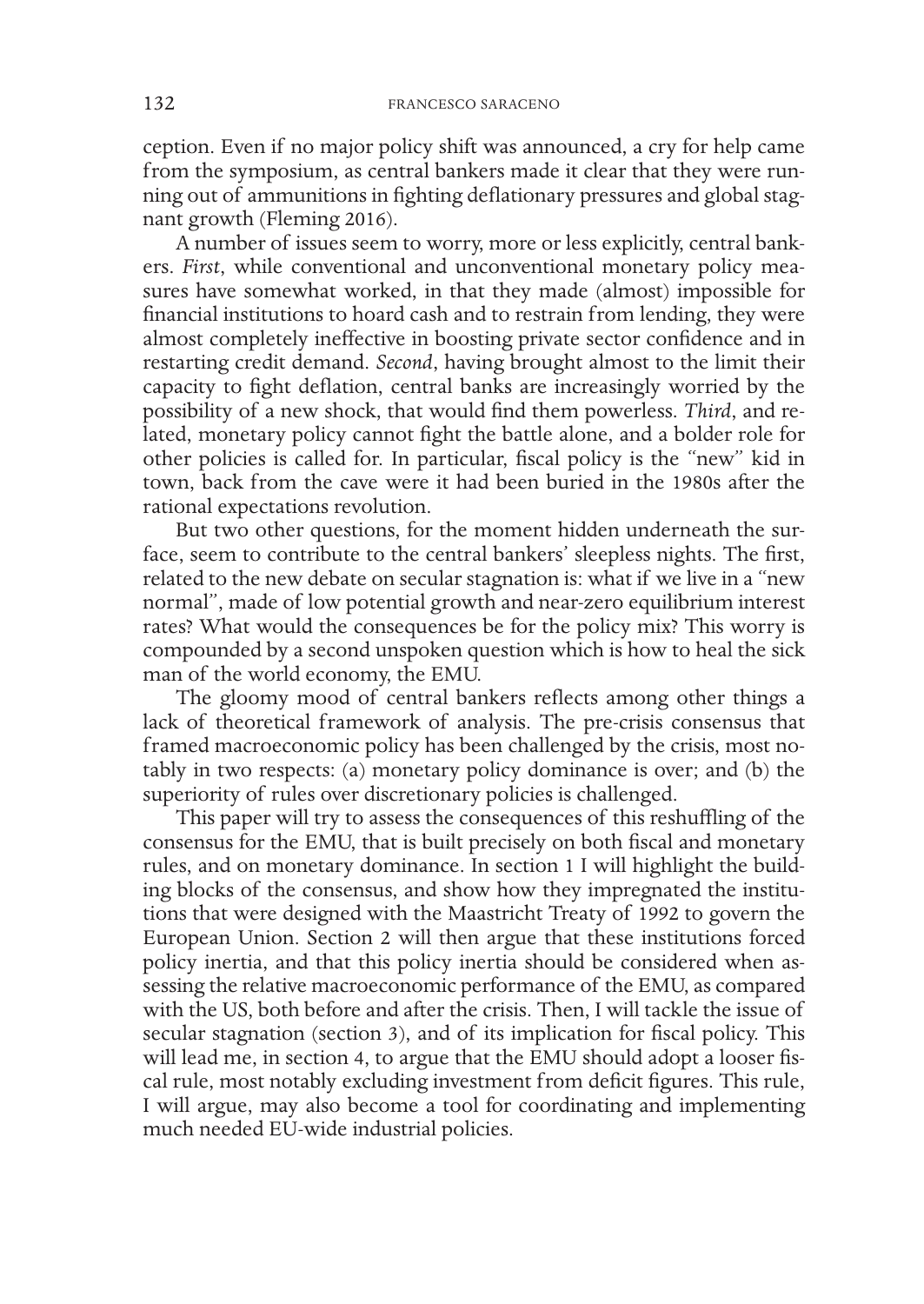# 1. The Crisis and the End of Consensus Macroeconomics

### 1.1. *The Pre-Crisis Consensus*

After the rational expectations revolution of the 1970s, New Classical Macroeconomics, and most notably Real Business Cycle (RBC) Theory, dominated the intellectual (and political) landscape for more than a decade. The main innovation of these models with respect to the pre-Keynesian neoclassical theory was the incorporation of rational expectations in a Walrasian framework, in which demand disturbances played no role. Within this stream of research, income fluctuations where the optimal result of optimizing agents' reaction to supply side disturbances ("technological shocks", as broadly defined).

RBC models nevertheless ran into methodological and empirical problems, such as the fact that long business cycles seemed difficult to explain if agents were rational and fully informed. Furthermore, the ambition of RBC models to explain co-movement in macroeconomic variables turned into a major problem when the approach was shown not to fit some basic regularities, such as the fact that interest rates, or the propensity to save, during slumps move in the opposite direction than predicted by the theory (Phelps 1990: 86-90).

Together with the difficulties of RBC models, emerged the attempt to recover Keynesian features in microfounded models, in which imperfections of various nature could cause departures of demand from natural output (see e.g. the papers collected in Mankiw and Romer 1991). The economics profession therefore evolved towards what might be called a "New Consensus" that blends a short run with Keynesian features, and a long run where supply-side factors are dominant (Blanchard 1997). This consensus has a representation in standard macroeconomics undergraduate textbooks, that are usually split in two independent parts.<sup>1</sup>

The typical tools of the New Consensus, widely used by academics and by international institutions, are the Dynamic Stochastic General Equilibrium (DSGE) models, that embed in a RBC structure a number of nominal rigidities and imperfections: these models most commonly feature price and wage rigidities, accompanied by the existence of a number of consumers who are unwilling or incapable of maximizing utility over time, the so-called Non-Ricardian consumers. Rigidities in turn allow for the appearance of significant demand shortages, and hence of Keynesian features,

<sup>&</sup>lt;sup>1</sup> It may be noticed that the crisis also triggered an interesting discussion on how macroeconomics should be taught (BLANCHARD 2016).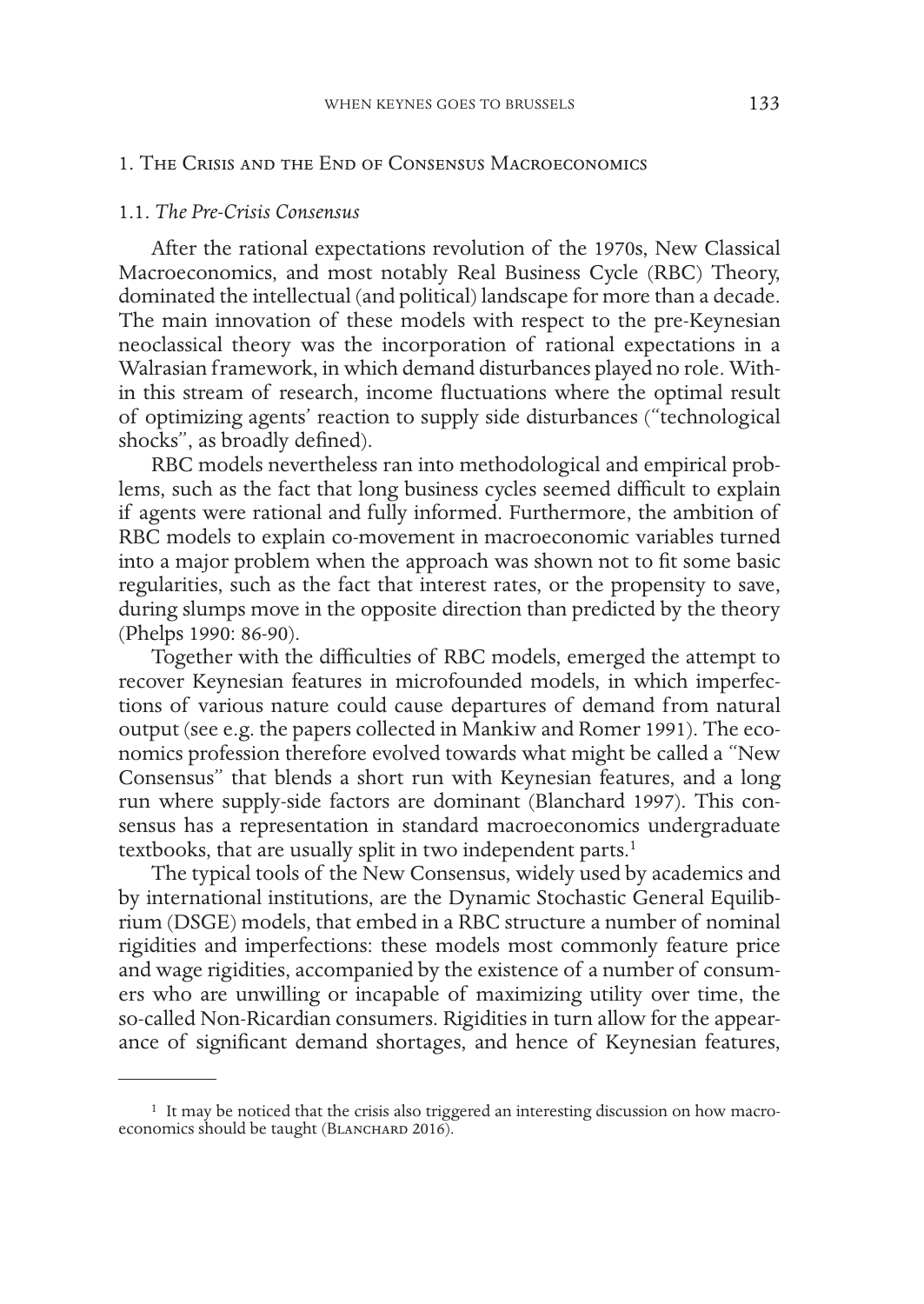that are nevertheless limited to the short run. Furthermore, central banks have an impact on the economy, because rigid prices fail to instantaneously adapt to nominal interest changes and the real interest rate therefore can be at least in the short run impacted by monetary policy choices. Going through the many facets of the New Consensus is well beyond the scope of this paper<sup>2</sup>. What is relevant for our purposes is that the New Consensus has developed a number of results that are independent of the features of individual models:

1 The baseline model is the Real Business Cycle model in which fluctuations are determined by the optimal reaction of agents to supply side shocks, most notably technological shocks, and are hence to be considered "natural". Market imperfections and rigidities may cause this natural equilibrium to be different from the Paretian first-best. Rigidities and imperfections may have different sources: efficiency wages, staggered price and wage setting, incomplete markets, search and bargaining, information asymmetries, imperfect competition, liquidity constraints or coordination problems, are some of the many imperfections that can be embedded in otherwise standard rational expectations models to yield departures of the natural rate from the Pareto optimum.

2 To increase the natural growth rate of the economy, and to make the natural equilibrium converge to the first best, policy needs to eliminate the rigidities through the very same *structural reforms* that were called for by New Classical macroeconomists.

3 Market imperfections, mainly nominal rigidities, also cause short run departures from the natural growth rate, to yield demand-driven business cycle fluctuations in the short run. More precisely, when the economy is hit by a shock, imperfections prevent agents from reacting to the shock optimally, remaining on the natural output path.

4 The short run deviations from natural output tend to be reabsorbed in the medium run by markets through (mostly price and wage) flexibility.

5 Discretionary macroeconomic policies are ineffective to stabilize economic activity. Rules are to be preferred because they make policy predictable and hence easier to embed in agents' expectations.

6 Monetary policy should be preferred to fiscal policy mostly for two reasons. First, it is less subject to lags in decision and in implementation; second, it can be delegated to independent and technocratic bodies that are not subject to political biases and capture by vested interests. Furthermore, monetary policy aimed at stabilizing inflation will in most cases also keep

<sup>&</sup>lt;sup>2</sup> A good starting point for the interested reader are two papers by Olivier BLANCHARD (2000, 2009); see also Woodford (2009).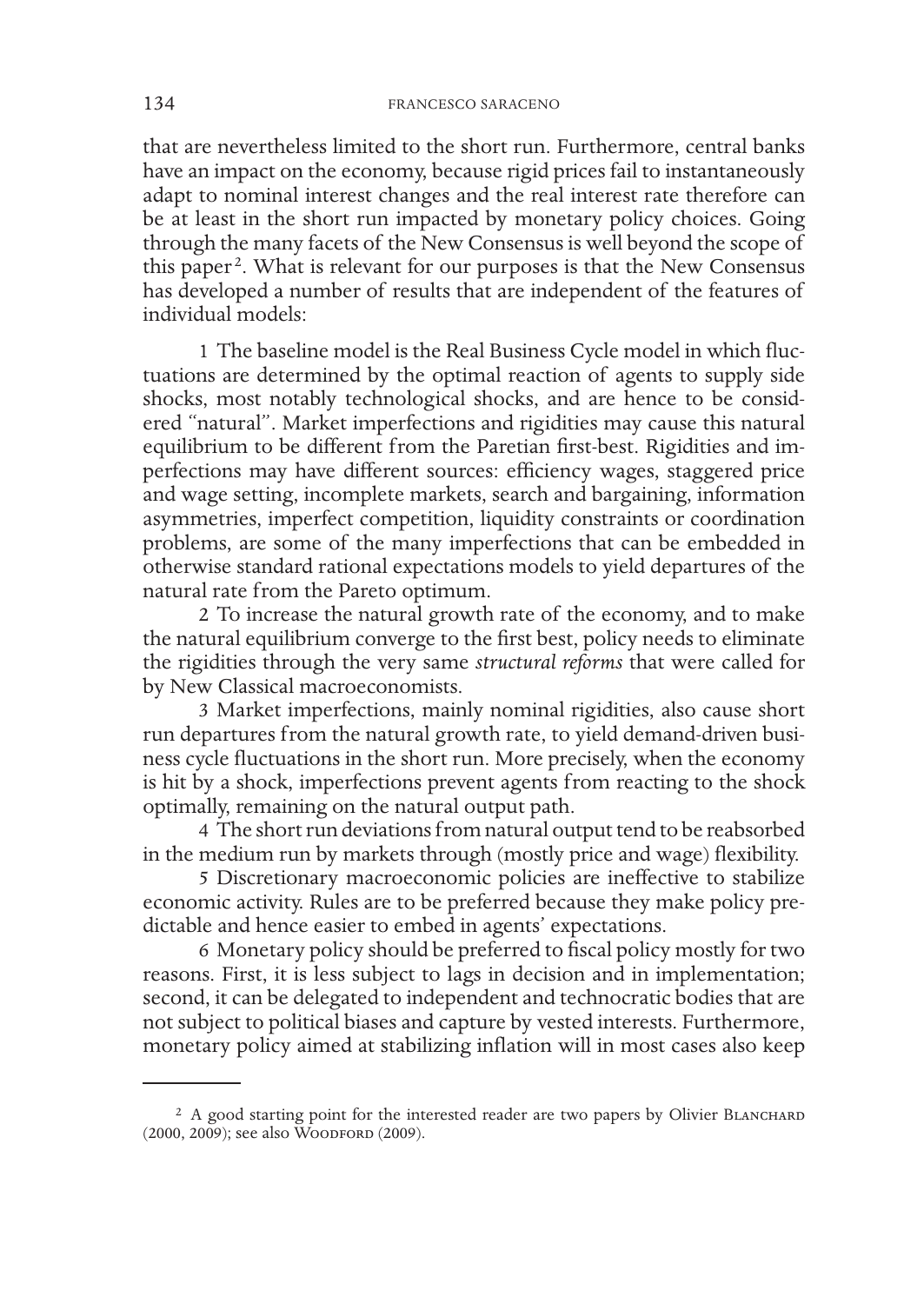output at its optimal level (what Blanchard and Gali 2007 call "divine coincidence"), thus making any further policy intervention unnecessary.

7 Short run fluctuations of natural output have little, if any, influence on long run growth, as there is no reason for supply side determinants to be affected by temporary deviations from the optimal path.

The scope of this paper is not to ask "how Keynesian" is the New Keynesian theory that lies beneath the New Consensus. It is enough to notice here that the answer would be "not much", as the model only allows temporary deviations from a framework in which market forces spontaneously tend, if left alone, towards a first (or second) best that constitutes the best of possible worlds.

In particular, and this is instead very relevant for the argument of this paper, the New Consensus embraces the RBC rejection of sustained and persistent excesses of savings over investment, which were the central feature of Keynes' *General Theory* (1936). Precisely the impossibility to generate such persistent demand shortages, explains the fact that, after the crisis the New Consensus has been challenged in many quarters, including by economists that contributed to its development.

# 1.2. *EMU Institutions and the New Consensus*

While monetary policy may play some role in smoothing the cycle, the New Consensus removed fiscal policy, even in the short run, from the set of tools available to policy makers. Theoretical and empirical work on fiscal policy, therefore, focused on the design of "optimal" rules (see Kopits and Symansky 1998) aimed at preventing opportunistic behaviours and excessive (distortionary) weight of the government in the economy.

The New Consensus shaped European institutions, that were put in place with the Maastricht Treaty in the early 1990s. The Treaty centered European economic governance on the rejection of active macroeconomic policies:

• Embracing the "divine coincidence", the ECB only was given a mandate for price stability, furthermore with considerable autonomy in pursuing it.

• Furthermore, the Stability and Growth Pact (SGP) forces countries to rely solely on automatic stabilizers to cushion economic fluctuations. The SGP requires countries to balance their balance over the cycle, which means that only cyclical deficits are allowed.

• Last, but not last, the Maastricht Treaty gives the Commission a strong saying in competition policies, with the objective of favouring structural reforms and removing obstacles to the efficient working of markets.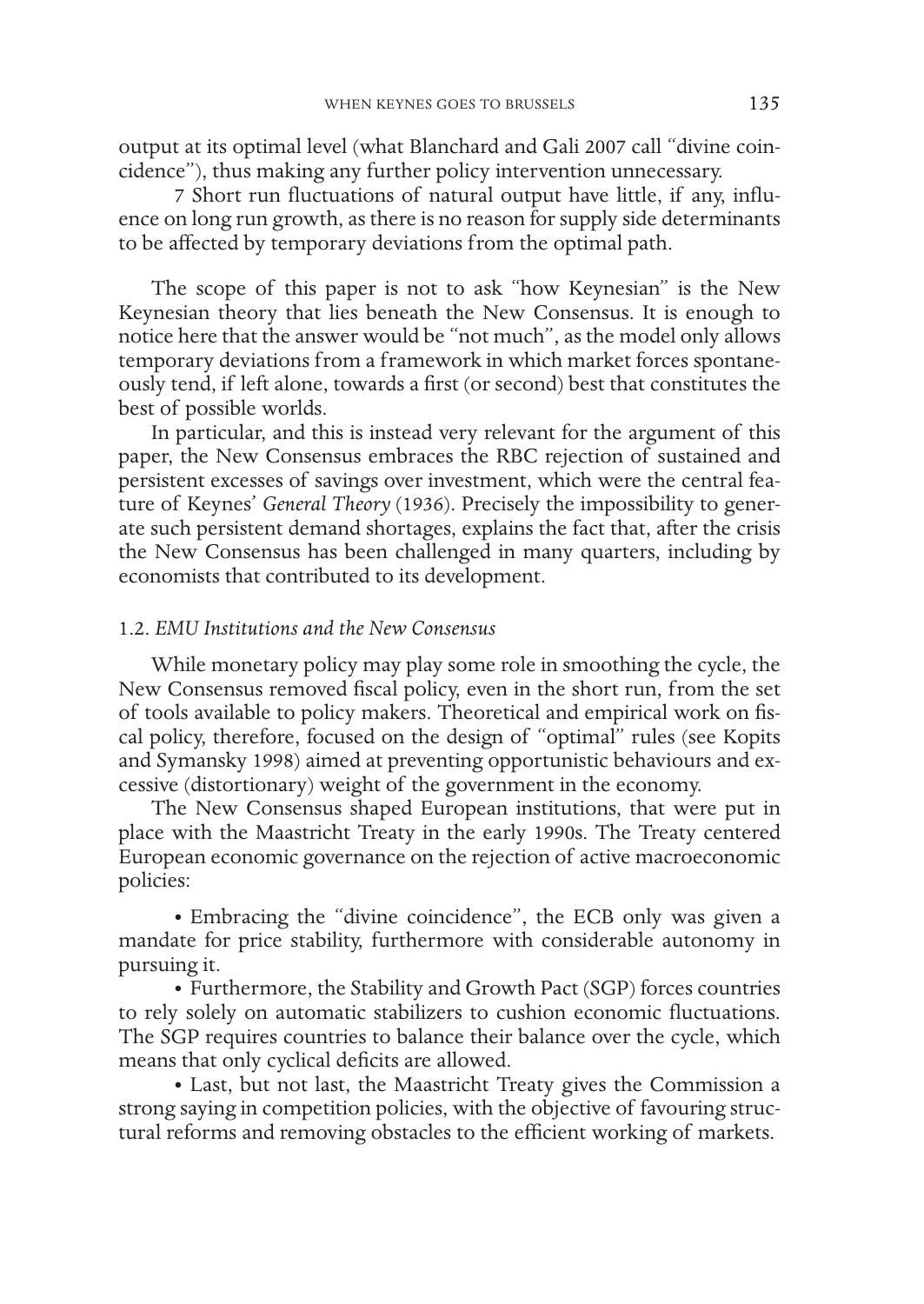By contrast, in the United States, the Full Employment and Balanced Act of 1978 (the Humphrey-Hawkins Act) amended the Federal Reserve Act in establishing a dual objective of price stability and full employment for monetary policy. At the same time, attempts to introduce a fiscal rule for the US government have never been successful. This is not surprising as the US Federal government has an important stabilization role to play in absorbing asymmetric shocks hitting the States that, with the exception of Vermont, have very strict fiscal rules.

I will argue in the next section that these institutional differences may have played a role in explaining the relatively poor performance of the EMU before and during the crisis.

### 1.3. *The Consensus: Unfit to Deal with the Crisis*

The global financial crisis has shaken the consensus in many respects. Excessive private debt emerged as a trigger of the crisis when the problems of a relatively small segment of credit markets (subprime loans) triggered a race to recapitalization and deleveraging, and then a generalized fall in the price of financial assets. The difficulties of the financial sector were then transmitted to the real economy through credit tightening by banks in difficulty, and the fall in demand by consumers and businesses whose wealth had evaporated.

Following the unfolding of the crisis, that started with a near-collapse of the financial sector, the first shortcoming of DSGE models to be pointed out was their inability to embed meaningful financial sector behaviour, and the appearance of bubbles. When the crisis eventually evolved into a recession, *via* the credit crunch, it is the macroeonomic properties of the New Consensus framework that came under scrutiny. The balance-sheet recession (Koo 2011), a massive negative wealth effect, could hardly be understood, and tackled, by means of the New Consensus supply-based models. There was much more than nominal and real rigidities could account for, in the dramatic demand shortage of 2008-2009.

Two of the New Consensus policy results were therefore challenged by the crisis <sup>3</sup> : *First*, the predominance of rules over discretionary policy, as the downturn was so deep that monetary rules quickly hit the zero-lowerbound (ZLB), and fiscal rules stopped applying because of the exceptional circumstances embedded in the Stability Pact. *Second*, monetary dominance ceased to exist, and fiscal policy made it back, at least temporarily, into the policy makers' toolbox.

<sup>&</sup>lt;sup>3</sup> In fact, the crisis did challenge most tenets of the New Consensus (see e.g. Ostrx, Loungani, and Furceri 2016 and Saraceno 2017). Here, I will focus on the ones that are relevant for the argument of the current paper.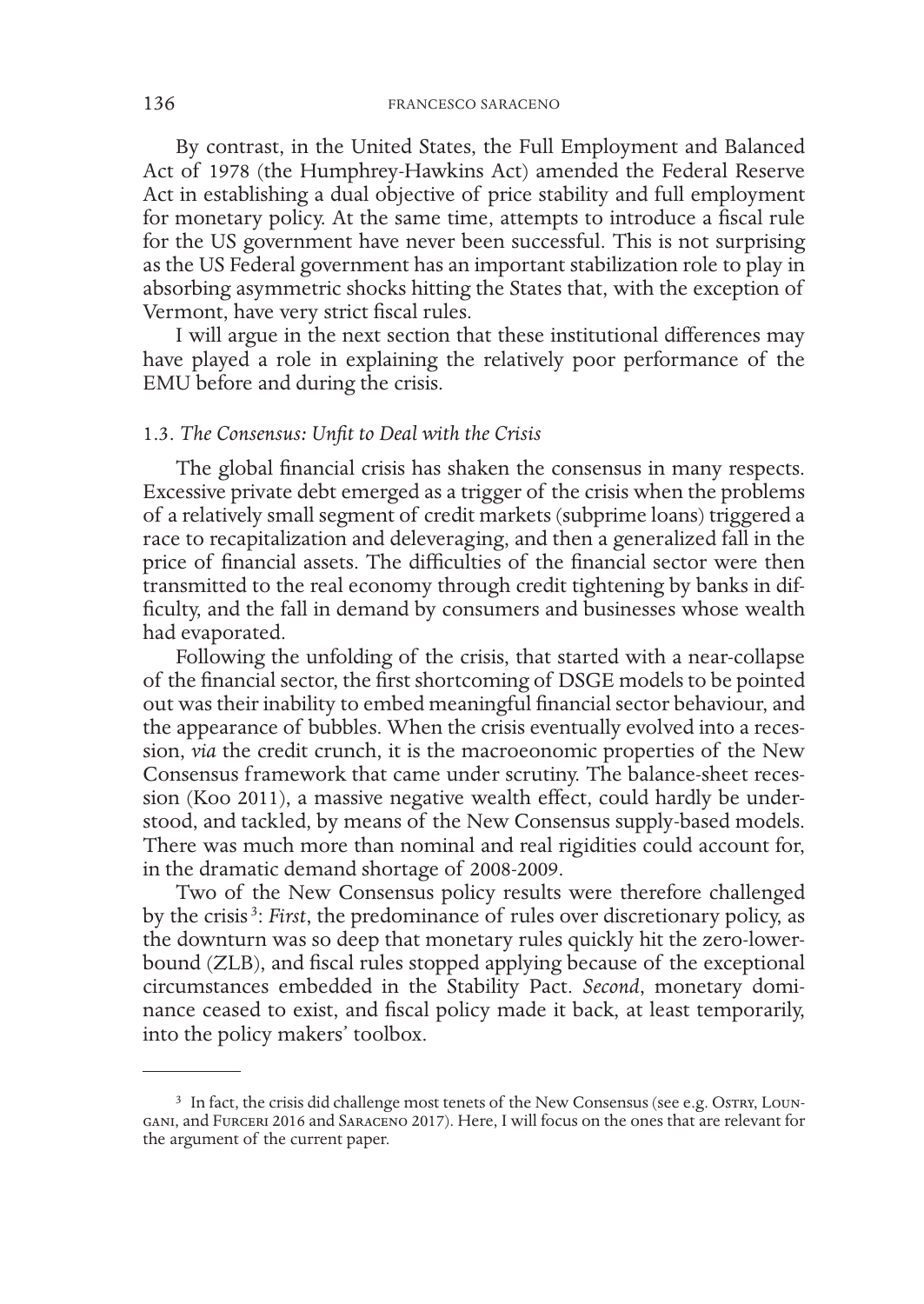The New Consensus monetary dominance is the reason why most countries, when the crisis began in 2007-2008, favoured monetary policy to try to contrast the recession. The prompt intervention of central banks through massive credit to financial institutions, was successful in that it prevented the meltdown of the financial sector. This injection nevertheless, was ineffective to restart the economy. In the process of deleveraging, banks, businesses and households shrank their balance sheet, thus reducing liquidity at a faster pace than credit was increased by central banks, which was therefore not turned into demand for goods and services (Adrian and Shin 2010). The *liquidity trap*, came back from history books<sup>4</sup>, and made monetary policy loose traction, as was clear by the end of 2008. In line with Keynes' prescriptions, fiscal policy then took the witness; in the spring of 2009, most advanced and emerging economies implemented massive stimulus plans that supported demand and put the economy on a recovery path, even if at the price of a generalized deterioration of public finances.

The coordinated fiscal expansion was fruitful, and is credited with triggering the recovery (Eichengreen and O'Rourke 2009). But as soon as the acute phase of the crisis was over, the fear of deficits and debt caused a quick reversal of the policy stance. The turn towards austerity was particularly brutal in Europe (see section 3.4), where the crisis in peripheral countries (Greece, Ireland, Portugal, Spain) was interpreted as a fiscal profligacy story, and therefore "cured" with fiscal consolidation. The US were not exempt from a policy reversal; the sequester of 2013 marked the beginning of a fiscal contraction that many judged premature. Nevertheless, as we will see in the next section, the timing of this contraction made it remarkably less destructive than in the EMU.

### 2. EMU vs USA: A Tale of Policy Inertia

#### 2.1. *Chasing the United States*

The two largest world economies, the United States and the Economic and Monetary Union, constitute a convenient natural experiment in that they have similar economic "fundamentals" (productivity, wealth, financial structure), but also different institutional settings. In particular, as we said, while in the EMU fiscal policy is constrained by a rule, in the US fiscal authorities retain full discretionality.

<sup>4</sup> Japan in fact stands to show that the liquidity trap should never have been relegated to history books. The decade-long Japanese stagnation was nevertheless considered by the Consensus at the apex of its influence to be specific of an inefficient institutional system.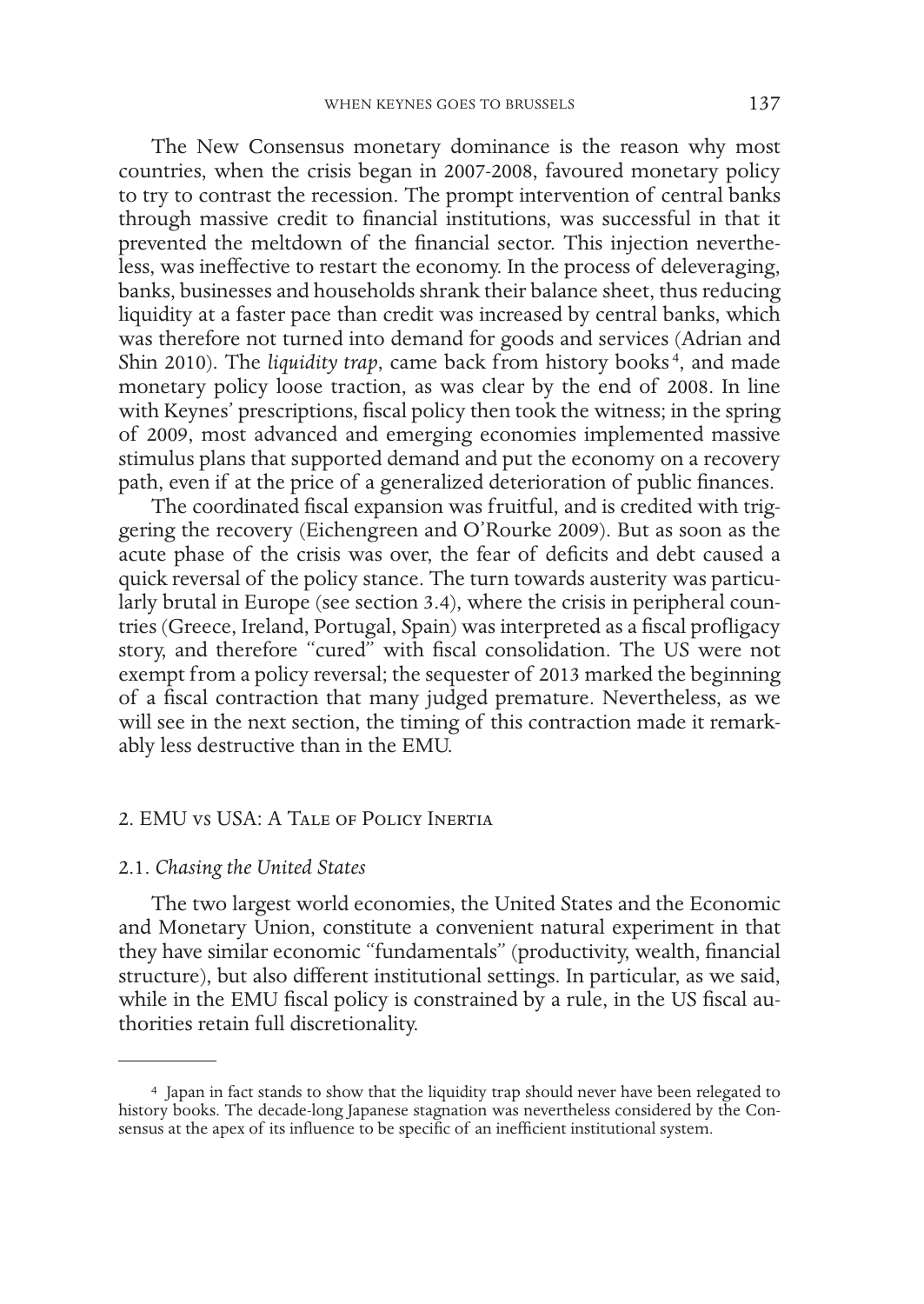Table 1 reports yearly average growth rates of GDP and CPI, together with average unemployment over the same periods. Focusing for the moment on the crisis period (2008-2015), one may notice that not only the US outperformed the EMU in terms of real performance (GDP growth and unemployment). But they also managed to keep inflation closer to the 2% target that the two central banks share.

|                          |            | 1999-2015 | 1999-2007 | 2008-2015 |  |
|--------------------------|------------|-----------|-----------|-----------|--|
| <b>CPI</b>               | <b>USA</b> | $2.4\%$   | $2.8\%$   | $1.5\%$   |  |
|                          | EMU        | 1.9%      | $2.2\%$   | $1.3\%$   |  |
| <b>GDP</b><br><b>USA</b> |            | $2.3\%$   | $2.9\%$   | $1.4\%$   |  |
|                          | <b>EMU</b> | $1.3\%$   | $2.2\%$   | $0.1\%$   |  |
| <b>UNEMP</b>             | <b>USA</b> | $6.1\%$   | $5.0\%$   | $7.6\%$   |  |
|                          | EMU        | $9.5\%$   | 8.6%      | 10.4%     |  |

Table 1: Selected Macroeconomic Variables, 1999-2015

Source: European Commission - Fred

GDP and CPI: Average Yearly Changes. UNEMP: average EMU is the weighted average of EMU initial 12 members

If we look in particular at unemployment, the US outperformed the EMU since 1992 (figure 1). True, unemployment during the crisis increased remarkably more with the crisis; but since then it has decreased to the precrisis levels.

The US economic model has problems that just a casual look at some macro variables cannot account for (instability and inequality, just to name two). But it is undeniable that, from a macroeconomic viewpoint, it showed strong dynamism, together with resilience during the crisis, that the EMU has cruelly lacked.

The New Consensus highlights US market flexibility as an explanation for the difference in performance. The excessive rigidity of EMU markets, in particular labour markets, is a drag on firms' dynamism and willingness to hire workers. On top of that, as we saw, it reduces the capacity of the system to return to the natural output following a shock. Tackling this rigidity would therefore allow to reduce incentives' distortions, and to convergence towards a first best equilibrium. How strong is this argument?

# 2.2. *Market Flexibility: Overrated?*

It is hard to deny that labour and product markets in the Eurozone could be streamlined and made more efficient. Yet, available evidence is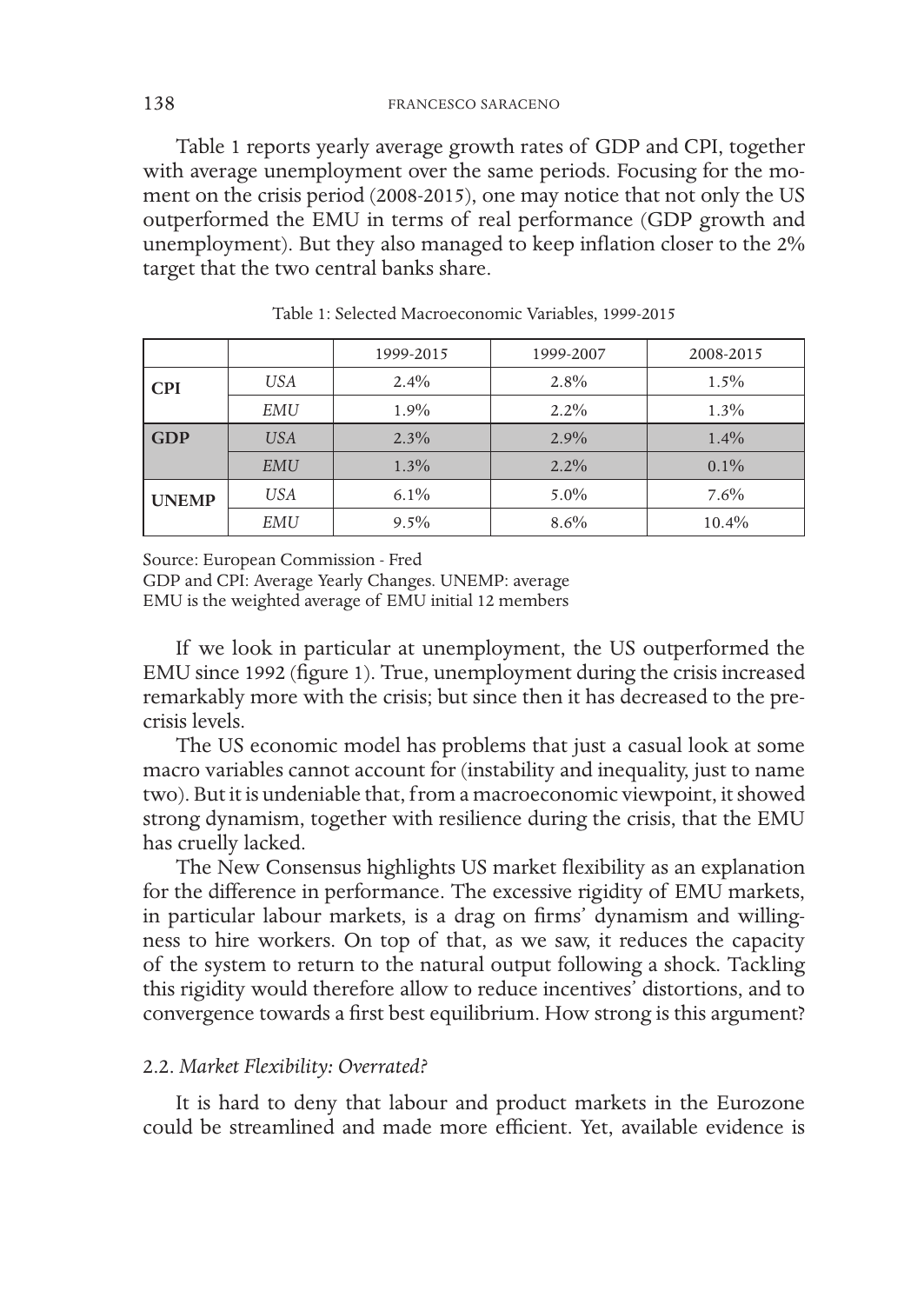

Figure 1: Unemployment Rates - 1992-2016.

somewhat at odds with the New Consensus narrative that reforms are all that is needed to improve economic performance.

In particular, if we look at labour markets, narrative does not take into account recent developments. Table 2, taken from Creel and Saraceno (2010), reports the evolution of the Employment Protection Legislation (EPL) index, computed by the OECD.

|         | 1985 | 1995 | 2005 | 2008 |             | 1985 | 1995 | 2005 | 2008 |
|---------|------|------|------|------|-------------|------|------|------|------|
|         |      |      |      |      |             |      |      |      |      |
| Austria | 2.21 | 2.21 | 1.93 | 1.93 | Italy       | 3.57 | 3.57 | 1.82 | 1.89 |
| Belgium | 3.15 | 3.15 | 2.18 | 2.18 | Netherlands | 2.73 | 2.73 | 2.12 | 1.95 |
| Denmark | 2.4  | 1.5  | 1.5  | 1.5  | Portugal    | 4.19 | 3.85 | 3.46 | 3.15 |
| Finland | 2.33 | 2.16 | 2.02 | 1.96 | Spain       | 3.82 | 3.01 | 2.98 | 2.98 |
| France  | 2.79 | 2.98 | 3.05 | 3.05 | Sweden      | 3.49 | 2.47 | 2.24 | 1.87 |
| Germany | 3.17 | 3.09 | 2.12 | 2.12 | <b>UK</b>   | 0.6  | 0.6  | 0.75 | 0.75 |
| Greece  | 3.56 | 3.5  | 2.73 | 2.73 | US          | 0.21 | 0.21 | 0.21 | 0.21 |
| Ireland | 0.93 | 0.93 | 1.11 | 1.11 | EMU11       | ۰    | 2.75 | 2.23 | 2.2  |

Table 2: Employment Protection Legislation Index

*Source: Creel and Saraceno (2010)*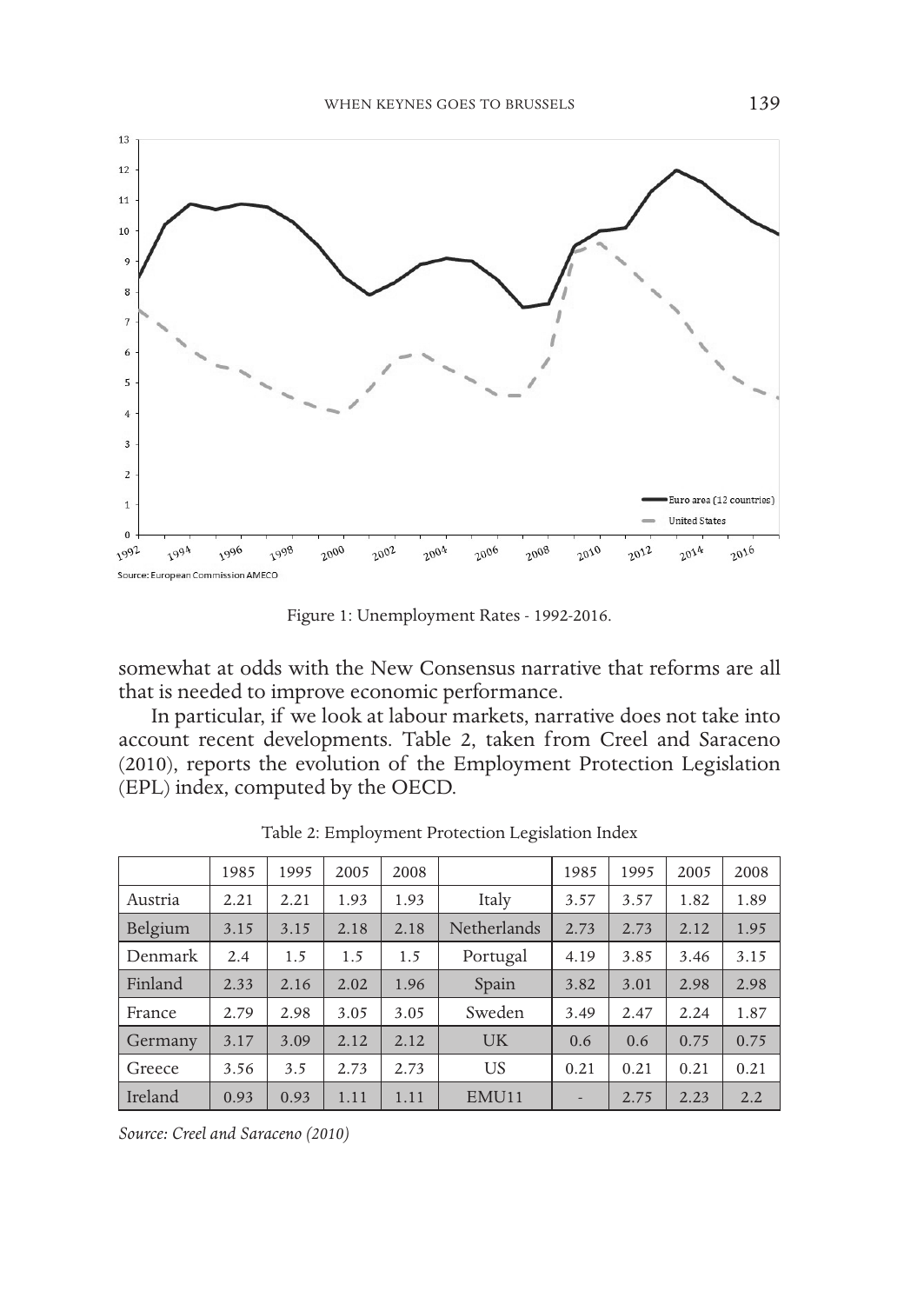The EPL index, as imperfect as it is, may be taken as a broad measure of labour market flexibility (large numbers indicating more rigid labour markets). While it is true that most European countries have high values of the index, it is also true that they experienced drastic reduction in the past years. Besides a shrinking pool of protected workers, EMU countries have an increasing share of workers covered by multiple types of contract (parttime, increasing protection, etc.) that are highly flexible. Thus, while average labour protection may still be larger than in Anglo-Saxon countries, protection of the *marginal worker* is by no means different. Firms wanting to smooth business cycle fluctuations through labour utilization can easily do it. Thus, labour market rigidity can hardly be seen as an obstacle for European businesses to strive.

More generally, evidence on institutions and labour market performance is weak and often contradictory so that the most cautious authors studying the subject have to conclude that, for example, "the broad-brush analysis that says that European unemployment is high because European labour markets are 'rigid' is too vague and probably misleading" (Nickell 1997, p.73). Paradoxically, the only convincing conclusion to emerge from the wide array of studies devoted to the subject is that no single labour market institutional setting proves to be superior to others and that success is determined by the interaction of institutions with country-specific factors (Freeman 2000).

To sum up, while still popular in policy circles and in the media, the Consensus narrative seems to have little support from the data. The opposition of "flexible" United States and "rigid" European countries, seems more a snapshot of the past, than a feature of the present. While too much emphasis is given to the Consensus narrative, another difference between the Eurozone and the United States is too often neglected: Policy activism.

### 2.3. *EMU Policy Inertia*

The New Consensus, embedded in European institutions and practices since the early 1990s, led European governments to give up active management of the business cycle, and to engage in a non-cooperative strategy through fiscal and social competition. Even before the global financial crisis hit the world economy, the inertia of European policy makers in comparison with their homologues across the ocean was striking. To assess monetary policy activism, look at table 3, from Fitoussi and Saraceno (2011). The table shows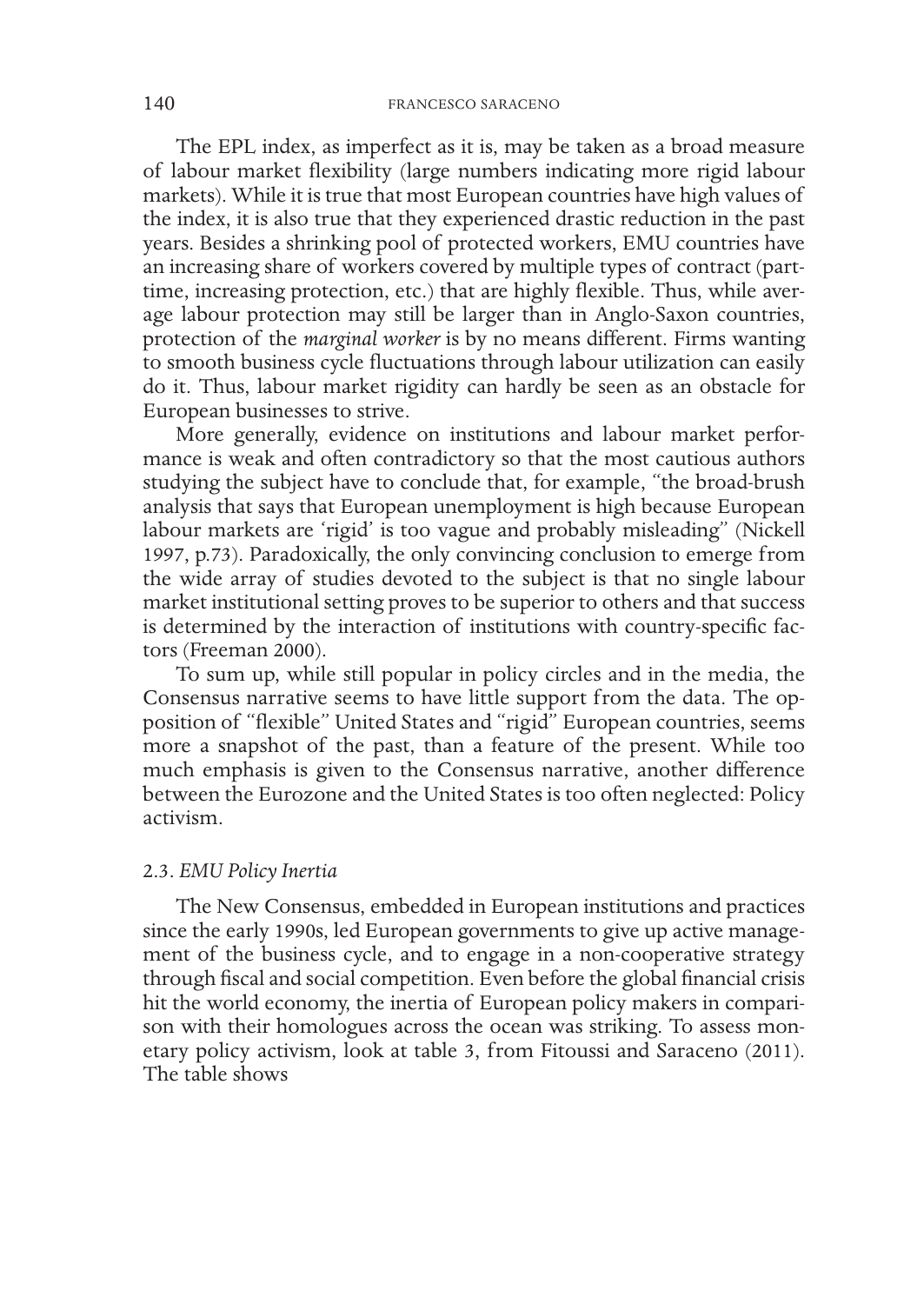| Descriptive Statistics 1999-2007 |      |      |  |  |  |  |
|----------------------------------|------|------|--|--|--|--|
| Fed Funds<br>Repo                |      |      |  |  |  |  |
| Mean                             | 3.61 | 3.01 |  |  |  |  |
| s.e.                             | 1.85 | 0.89 |  |  |  |  |
| Max                              | 6.5  | 4.75 |  |  |  |  |
| Min                              |      |      |  |  |  |  |

Table 3: Short Term Rates

*Source: Datastream*

that in the pre-crisis period central bank rates in the US and in the Eurozone have been on average very similar (only 60 basis points of difference). *per se*, this is not informative, because the level of the interest rate has to be determined in regard to inflation and output gap objectives, which may have been different in the two zones. What is in fact striking, is the much higher variability of interest rates in the United States, with the standard error which is double with respect to the EMU, and a spread between the maximum and the minimum value which is also significantly larger.

There is little doubt that even before the crisis the ECB was substantially less proactive than the Fed. The ECB restraint could nevertheless be explained by the need to compensate for excessively lax fiscal policies in the Eurozone. This argument does not hold, nevertheless, if we look at table 4, also from Fitoussi and Saraceno (2011). The table reports descriptive statistics for the "fiscal impulse", defined as the change in the primary structural balance. This is the best, albeit imperfect, indicator of fiscal activism that we have, because it captures non-cyclical changes (and hence discretionary)

|      | <b>GER</b> | <b>ITA</b> | <b>ESP</b> | <b>FRA</b> | $EMU4*$ | UK      | USA     | JAP     |
|------|------------|------------|------------|------------|---------|---------|---------|---------|
| Mean | $-0.15$    | 0.04       | $-0.30$    | 0.23       | $-0.03$ | 0.51    | 0.44    | $-0.73$ |
| s.e. | 1.80       | 1.20       | 0.65       | 0.58       | 0.90    | 2.69    | 1.28    | 1.86    |
| Max  | 4.39       | 2.72       | 1.03       | 1.23       | 2.27    | 5.25    | 2.88    | 1.51    |
| Min  | $-2.08$    | $-1.29$    | $-1.09$    | $-0.43$    | $-0.70$ | $-4.76$ | $-0.92$ | $-3.64$ |

Table 4: Fiscal Impulse: Descriptive Statistics 1999-2007

*Source: Datastream - \*EMU4 (Ger, Fra, Ita, Spa) is weighed with GDP*

in the fiscal stance. Even if the US experienced higher growth on average (table 1 above), over the period they had a more expansionary stance. More importantly, as with monetary policy, the United States showed significantly higher fiscal activism over the period than the EMU4 (an interest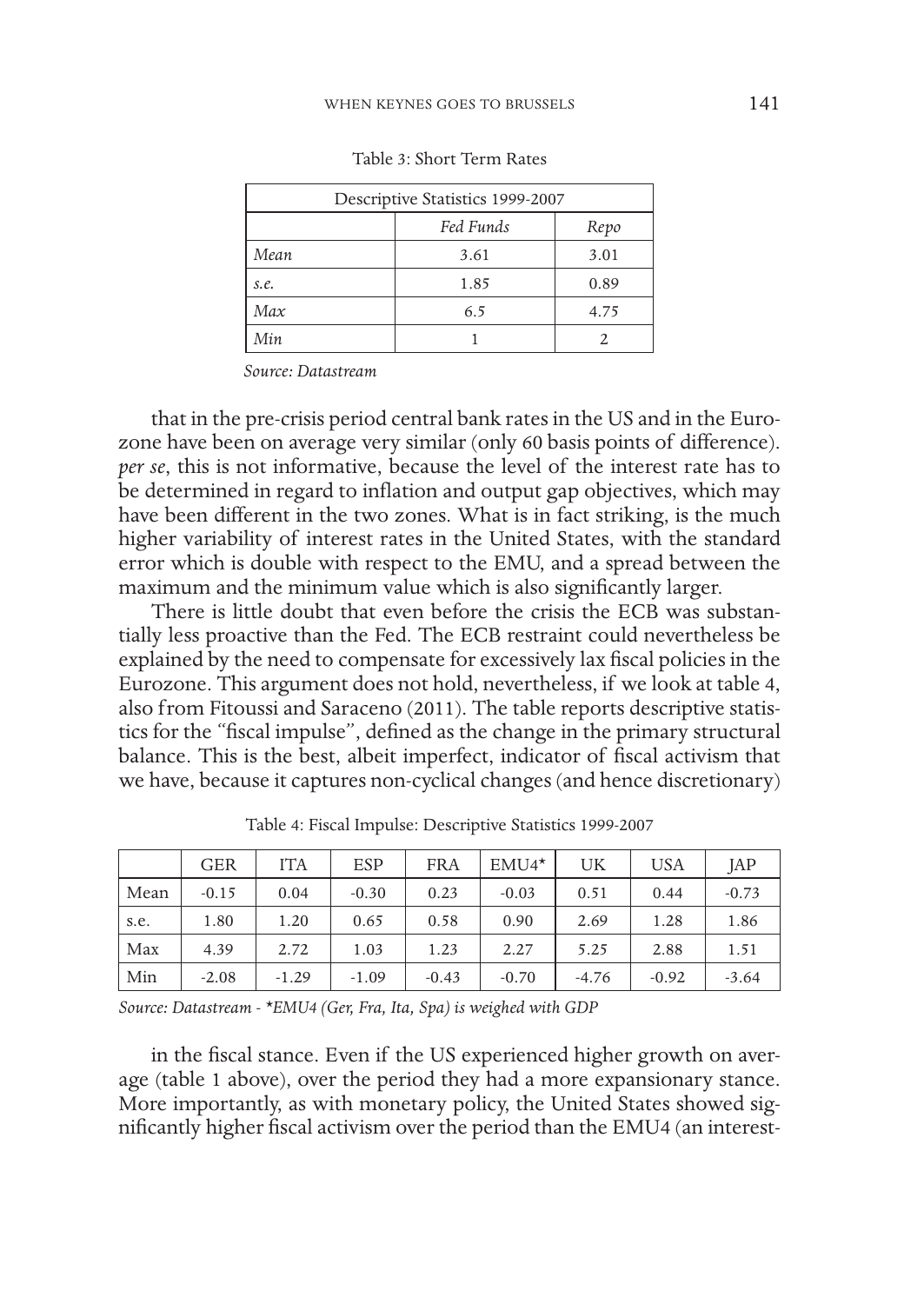ing exception being Germany). The standard error is significantly larger for the US (and even more for the UK and for Japan) than for the EMU4.

The higher reactivity of American fiscal authorities is not surprising if we consider that the US have a lower level of social protection and of automatic stabilization, which calls for a more active role of macroeconomic policies aimed at limiting the effects of harmful fluctuations of income (Creel and Saraceno 2010). But there is more than that. Even if the European fiscal rules (the SGP and now the Fiscal Compact) never yielded actual sanctions in spite of the numerous infringements, their very existence was capable of constraining governments' action through peer pressure and a general reprobation attached to fiscal (and monetary) policy activism (Fitoussi and Saraceno 2008).

# 2.4. *The EMU Response to the Crisis: Too Little and Too Late*

If inertia characterized EMU policy sice the inception of the single currency, the contrast with US policy activism is even more striking since the financial crisis began.

The behaviour of fiscal and monetary autorities during the recent crisis was consistent with their pre-crisis behaviour: They reluctantly reacted to the financial crisis, quickly reverted to the New Consensus prescription of limited intervention, and when they did eventually had to contrast the deflationary trap, they did it, once again, "too little and too late"

# 2.4.1. The Early Response

We said above that at the global level the crisis triggered a standard "Keynesian sequence": an early monetary response to the crisis, followed by a fiscal expansion when monetary policy lost traction.

European countries did follow the same pattern, but more timidly than the other advanced and emerging economies. Figure 2 shows that the Fed, consistently with the behaviour summarized in table 3, reacted faster, and more aggressively to the financial crisis, while the behaviour of the ECB rate cut was much more gradual (and interrupted by two famously controversial rate increases in 2008 and in 2011).

Similarly, when the economy hit the zero lower bound, the fiscal reaction had the same sign across the board, but was bolder in the US and in the other advanced economies. Figure 3 shows the fiscal impulse for the crisis years. While the US just for the three years 2007-2009 had a cumulated fiscal impulse of almost 5%, the EMU fiscal expansion began later, on a smaller scale, and was substantially over by 2010.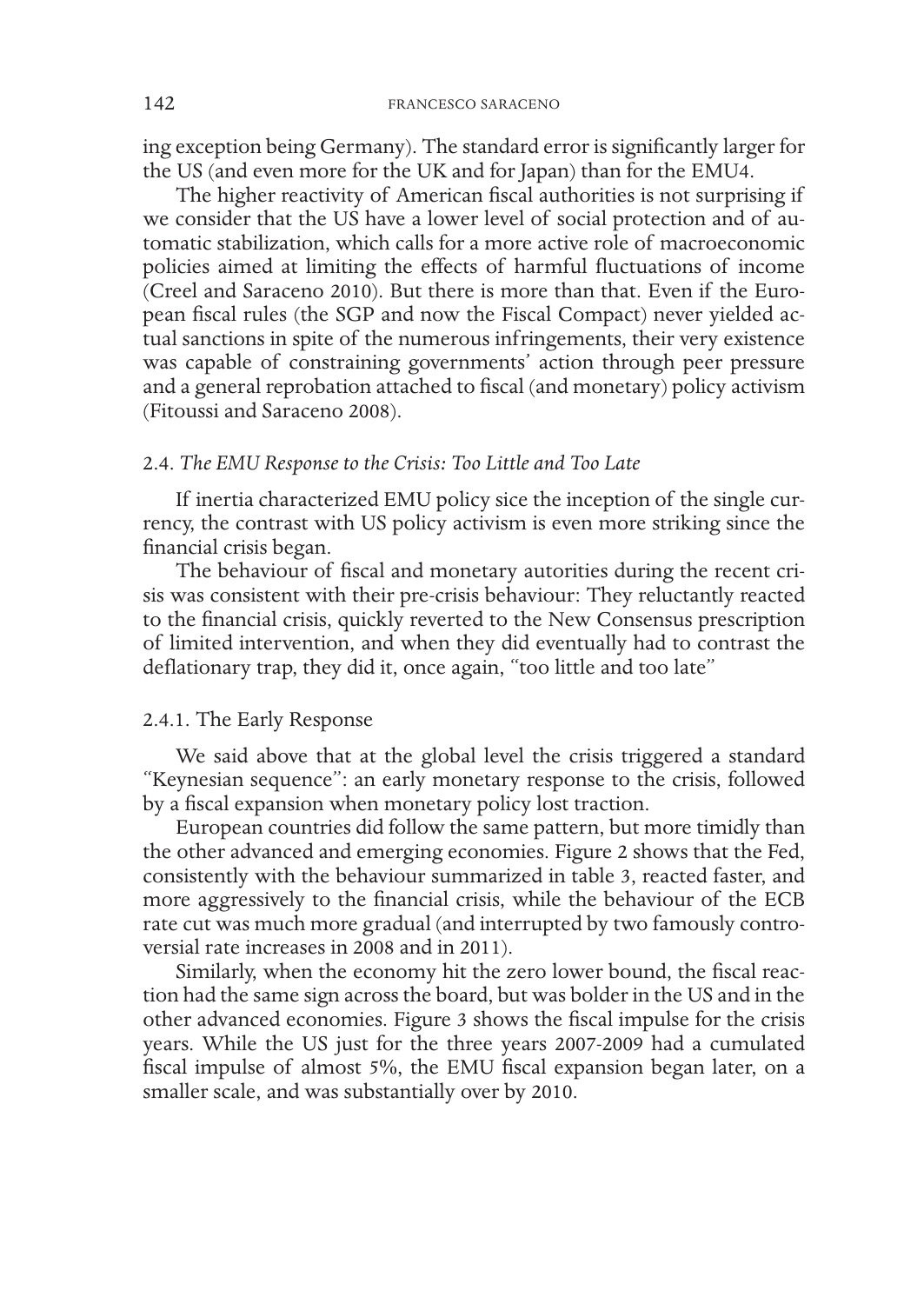

Source: Datastream



Figure 2: Central Bank Interest Rates 2007-2016. Figure 3: Structurally Primary Balance, % of GDP.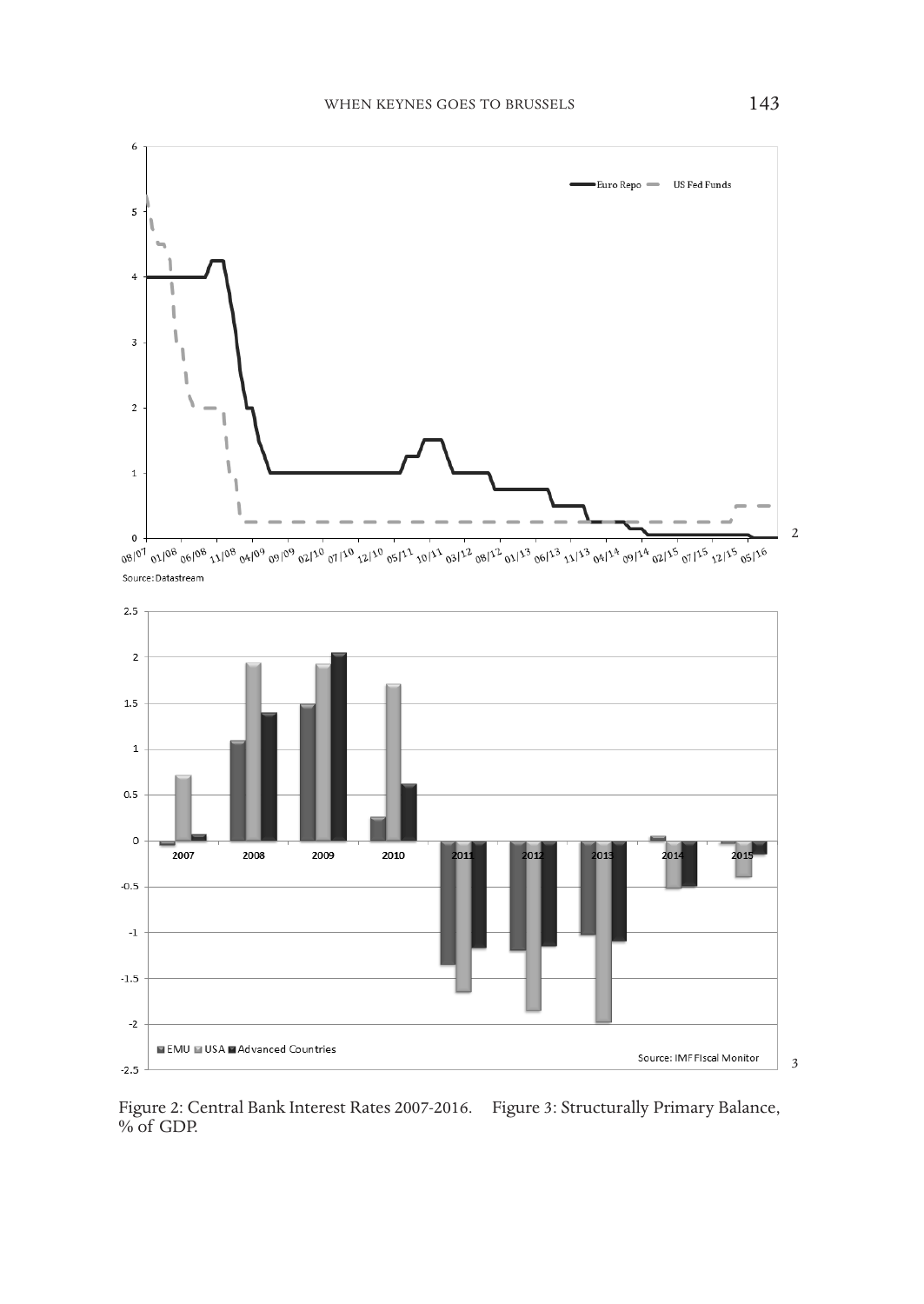# 2.4.2. Too Much and too Early: The 2010 Fiscal Stance Reversal

In October 2009 the newly elected Papandreou government announced that Greece's government was on the verge of collapse, after having misreported public finance data for at least five years. European policy makers failed to recognize the specificity of Greece's troubles, and shifted their narrative about the crisis from a private debt bubble to a story of fiscal profligacy by a handful of peripheral countries (Sinn 2014).

In exchange for financial assistance from the EU and the IMF, countries in distress had to implement draconian structural reforms and austerity plans monitored by a Troika composed of the ECB, the European Commission, and the IMF. Austerity was not limited to the periphery, though, as core countries joined in the fiscal consolidation effort, that was seen to be the recipe for growth. A good example of this unwarranted policy shift is Germany that, in spite of the good health of its public finances engaged in a successful effort to balance its budget by 2015.

Austerity was grounded on the New Consensus belief that fiscal multipliers, the impact of government deficit on economic activity were rather low, certainly lower than one, and probably around 0.5. Thus, austerity was estimated to be only mildly recessionary in the short run, and expansionary in the long run, when the government withdrawal from the economy would unleash the potential of the economy. Some even claimed that austerity would be expansionary in the short-run as well, drawing on the literature started by the seminal work of Giavazzi and Pagano (1990) on expansionary fiscal consolidations: a fiscal contraction, improving confidence, triggers a boom in private sector expenditure that more than compensates the drop of government demand<sup>5</sup>.

Events did not unfold as planned: the fiscal stance reversal slowed down the recovery worldwide, and in the Eurozone austerity plunged the economy in a double-dip recession from which it has not yet fully recovered.

# 2.4.3. *A Question of Timing*

Fiscal consolidation was not an exclusive European matter. Going back to figure 3,we may notice that the reversal of the fiscal stance also happened in the US, and it was even more marked than in Europe.

We should therefore ask why, if austerity was generalized, only the Eurozone suffered from the double-dip recession. One may be tempted to argue, in fact, that austerity cannot explain the difference in performance be-

<sup>&</sup>lt;sup>5</sup> The fact that this literature has been shown to be very country-specific, and substantially proven wrong, was neglected by partisans of fiscal consolidation.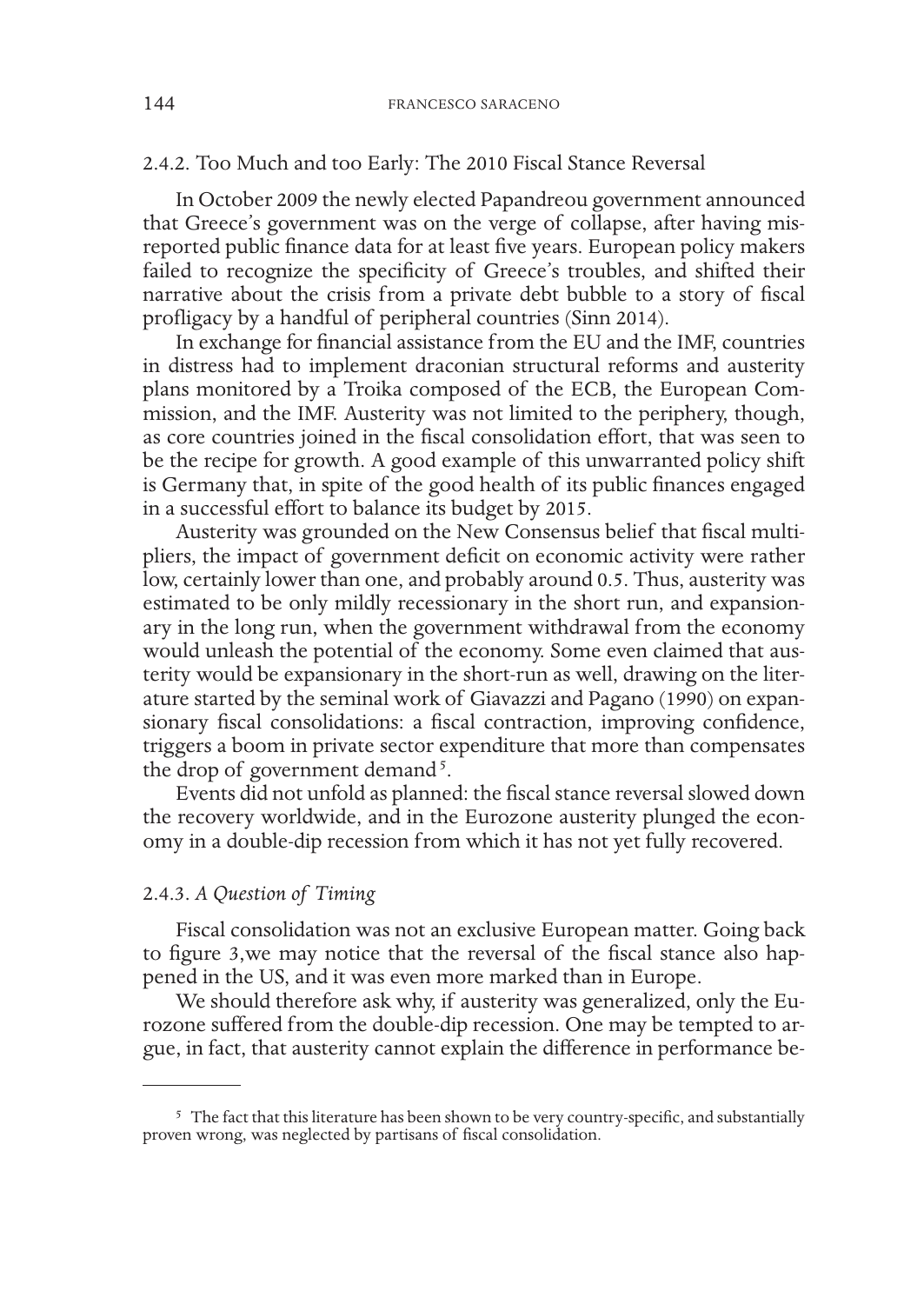tween the EMU and the United States. The problem with that argument is that fiscal consolidation needs not to be assessed in isolation, but in relation to the environment in which it takes place. First, it started one year earlier in the EMU, in 2010. Second, fiscal expansion had been more robust in the US in 2008 and in 2009, thus avoiding that the economy slid too much: having been bolder and more effective in 2008-2010, continued fiscal expansion was less necessary in 2011-12, as the reduction of public demand in the US accompanied the increase of private expenditure. In other words, the United States government fully played the role of supporting aggregate demand when needed, and withdrew only when private demand gained momentum, the very definition of countercyclical fiscal policy. Granted, the recovery would probably have been stronger and faster if the fiscal stance in the US had remained expansionary. It remains nevertheless true that the fiscal contraction in the US only begun once the private sector showed at least some capacity to walk alone.

In the EMU, public purchases of goods and services should have continued to increase to compensate the continuing reduction of private spending; but this did not happen, with the result that fiscal policy ended up being countercyclical. Table 5 shows the correlation between public and private expenditure in the two periods. While correlation does not imply causation,

|            | 2008-2009 | 2010-2012 | 2013-2015 |
|------------|-----------|-----------|-----------|
| <b>EMU</b> | $-0.96$   | 0.73      | 0.99      |
| <b>USA</b> | $-0.82$   | $-0.96$   | $-0.04$   |

Table 5: Correlation Between Public and Private Expenditure

*Source: Datastream*

it indicates co-movement, and hence counter or pro-cyclicality. The negative correlation of the US for the two subperiods from 2008 to 2012, indicates that public expenditure was withdrawn only when private expenditure could take the witness, and never was procylclical (it turned neutral in 2013-2015). Europe is a whole different story. Fiscal contraction began when the private sector was not ready to take the witness, as the positive correlation (both for 2010-2012 and 2013-2015) indicates; the withdrawal of public demand therefore led to a plunge in economic activity and to the double-dip recession that the US did not experience.

The failure of austerity and reforms to put the world economy on the path of a robust recovery led the profession to reassess the New Consensus dismissal of fiscal policy. In particular, the IMF drew lots of attention with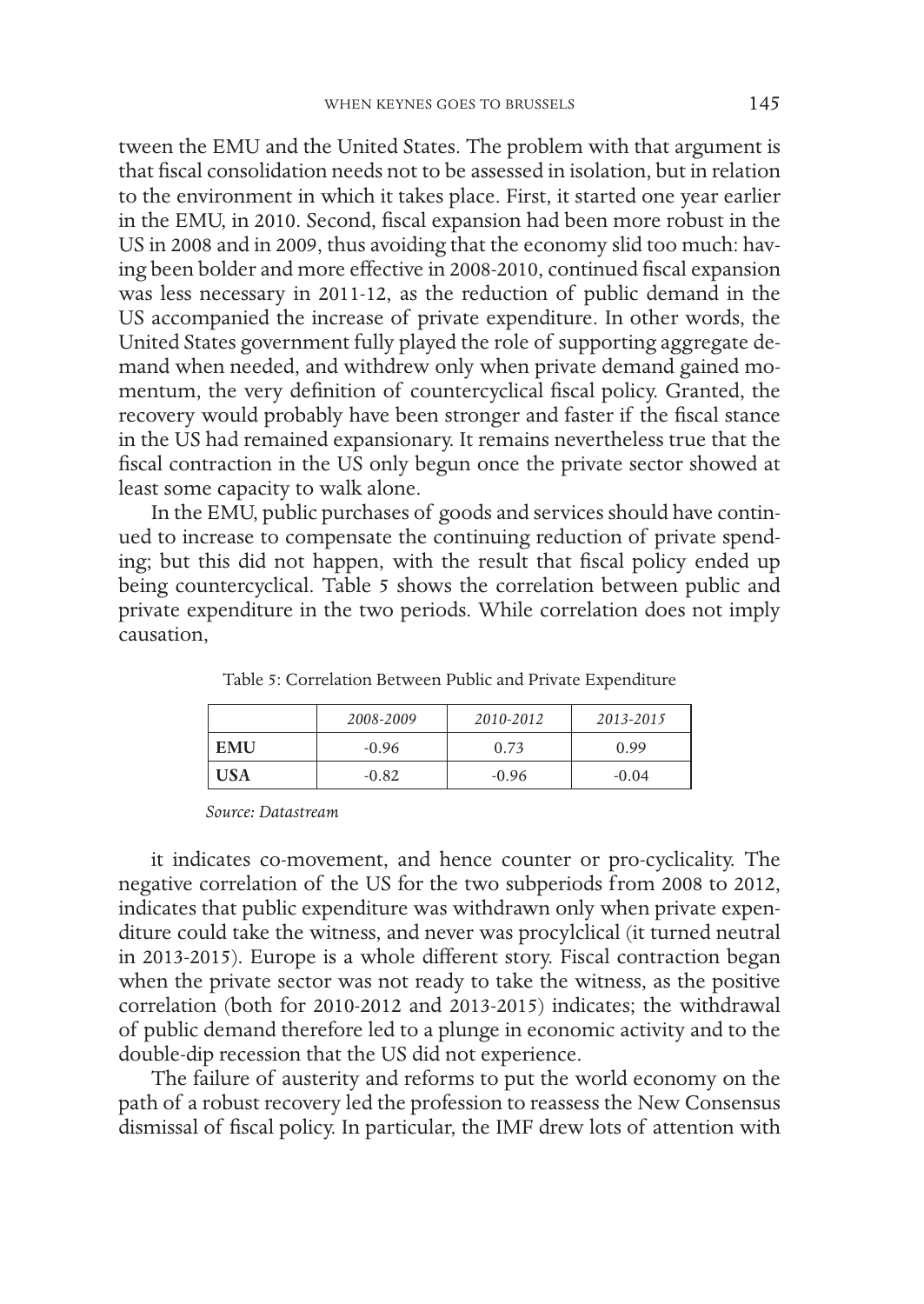a box in its Fall 2012 *World Economic Outlook*, that was later developed by its chief economist Olivier Blanchard (Blanchard and Leigh 2013). The IMF made an outright *mea culpa* on the size of the multipliers, arguing that in a deep downturn, and with monetary policy at the zero lower bound, their size was closer to 2 than to 0.5. As a consequence, the contractionary impact of fiscal consolidation had been larger than anticipated, and the recession made austerity, not only costly, but also self-defeating with respect to the objective to reduce the debt ratios.

Interestingly enough, in the EMU the debate opened by Blanchard and Leigh did not really resonate, and the official discourse (consolidation *cum*  reforms) did not change until very recently, when policy makers at the ECB and at the Commission started asking for a fiscal expansion "within the boundary set by the rules". Nevertheless, faced with a stagnant economy EMU (monetary) policy authorities had to change stance in 2014. But if austerity has been too hastily embraced in 2010, the policy correction triggered by the *hannus horribilis* 2014 came too late. And was too little.

# 2.4.4. *Too Little and too Late: Monetary Policy*

When the world economy entered into a liquidity trap in 2009, and fiscal policy took the witness, the ECB, like other central banks, kept an accommodating stance, but remained in the background. The ECB low profile was not bound to last, though, because with the explosion of the Eurozone sovereign debt crisis, monetary policy came back to the forefront. The double-dip recession was followed by a weak export-led recovery in 2013, and by a new slide towards deflation in 2014.

Disappointing growth, and turmoil in sovereign debt markets, put enormous strain on the Eurozone, threatening the very survival of the single currency. The incapacity of European governments to coordinate in a bold and coordinated response to both speculation and faltering growth, forced the ECB to rush in order to avert disaster.

Interestingly enough, the path followed by the US was not very different. The political gridlock in the US forced President Obama to reverse the fiscal stance faster than he should have done it, and the Fed had to step in with its quantitative easing program that provided support to the economy. But similarities stop here. First, the United States have a federal structure, so that transfers between states (unemployment benefits and tax receipts) contribute to rebalancing asymmetric business cycles. Second, we saw (figure 3) that the US stimulus had been significantly larger than the one implemented by EU countries, so that its withdrawal was less ill-timed. Finally, while the ECB was (and still is) constrained by the no bail-out clause, that prevents it from directly purchasing sovereign bonds in the primary mar-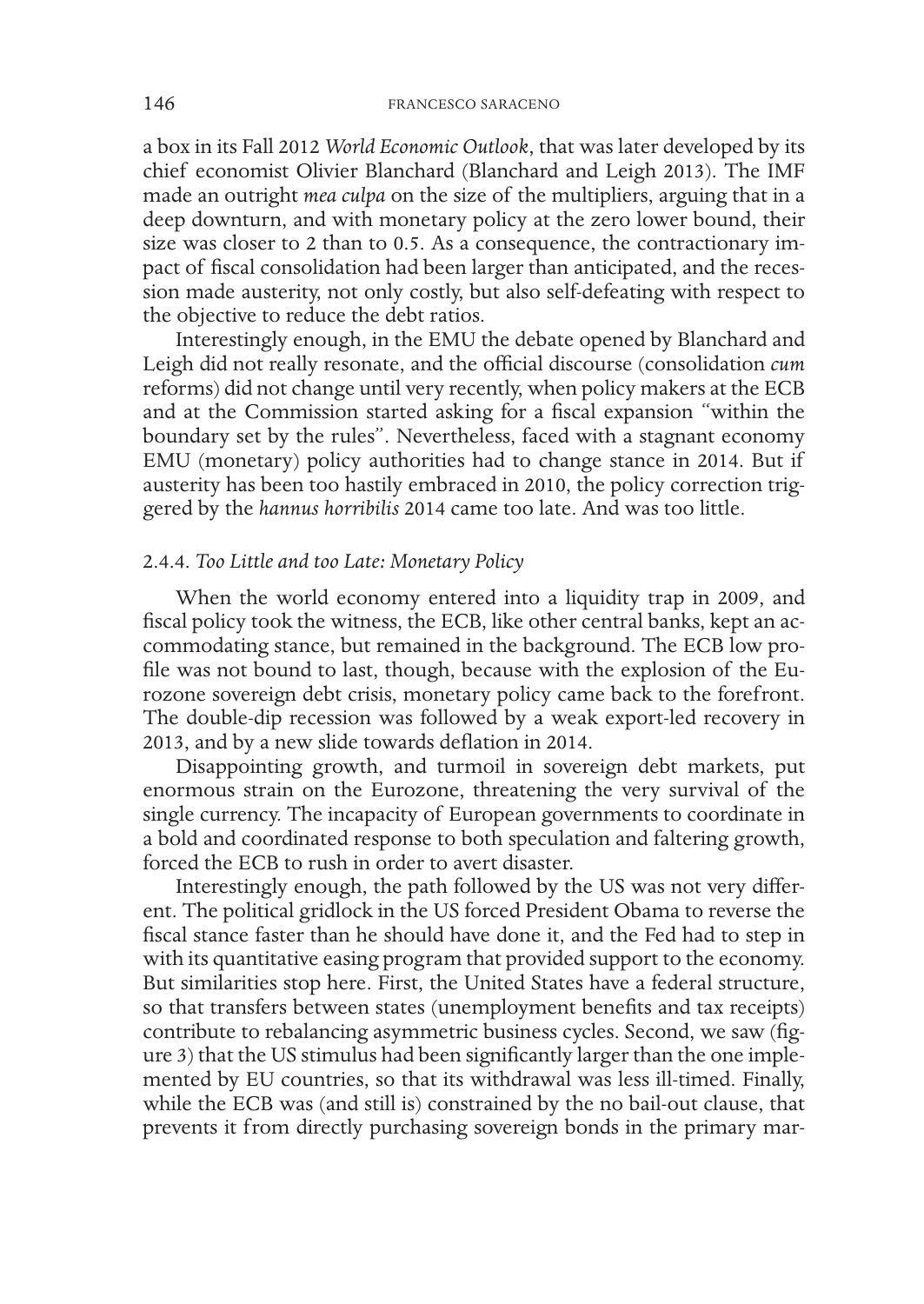ket, the Fed has no such limitation. This means that while the Fed could act as a buyer of last resort and purchase government debt, thus making default virtually impossible (and keeping yields very low as a consequence), the ECB could not perform this important role of insurer. Eurozone countries in trouble therefore also had (and have) to fear speculation on their debt.

Since 2010 ECB action has been marked by three major interventions, all of them made necessary by exceptional circumstances. The first is the Long Term Refinancing Operations (LTRO) program, launched in late 2011. Then, in September 2012, the Outright Monetary Transactions (OMTs) program. Finally, more recently, Mario Draghi's (2014) Jackson Hole speech, followed by the ongoing EMU version of quantitative easing.

This is not the place to discuss the details of these programs (the interested reader can refer to Saraceno 2016). What is important to notice here is that in the three cases, the ECB moved because the Eurozone was at the edge of implosion, and mostly thanks to the impulsion of its president, Mario Draghi, who was forced to twist arms in the Governing Council.

Opposition to ECB action went to the point of legal challenges in front of the European Court of Justice (later dismissed), based on the claim that the ECB had acted beyond its mandate. And Mario Draghi had to provide an extensive interpretation of price stability ("the collapse of the euro would have an impact on financial and price stability") in order to implement the measures needed to defuse speculation and to try to support the economy. These skirmishes contribute to explain the delays and timidity of ECB action during the crisis. A good example of this timidity is the EMU version of QE, that started when the other central banks were already putting in place a tapering strategy, and in spite of the communication effort of the ECB, is limited in size (figure 4).

Mario Draghi's (2014) Jackson Hole speech has for the first time invoked the support of fiscal policy to fight deflationary pressures, a plea that since then has been repeated in almost any speech. Nevertheless, the 2014 speech also set the framework for this return of fiscal policy, that according to ECB and Commission officials, should always remain bounded by the rules set by the Stability Pact and the Fiscal Compact. The case for fiscal policy, therefore, was *de facto* limited to a handful of countries, most of them (like e.g. Germany) not willing to use the available fiscal space. Thus, as we write, the only concrete manifestation of fiscal policy in the EU is the Juncker Plan, a EU wide investment scheme geared at increasing private investment through co-financing of selected projects.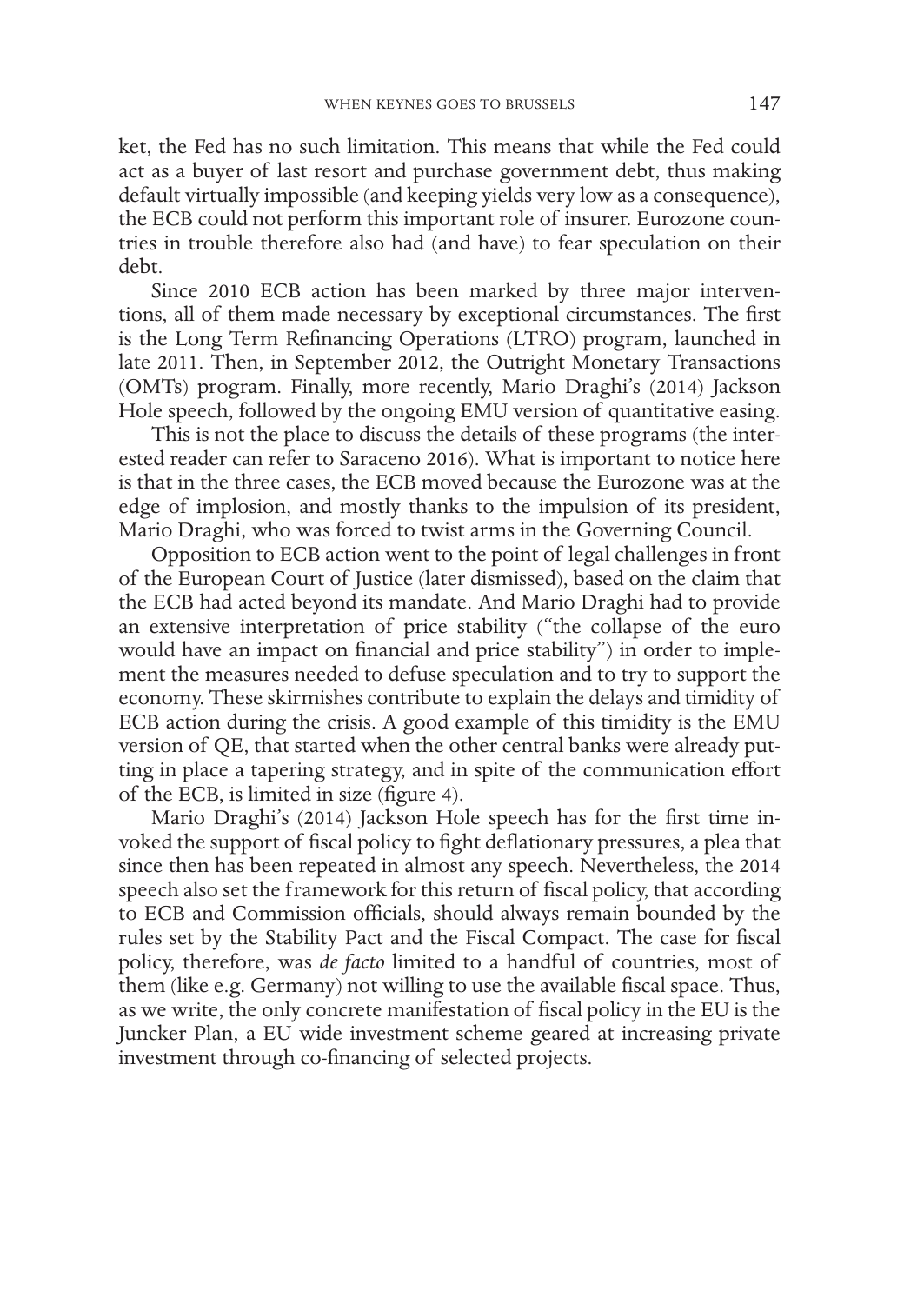

Figure 4: Central Bank Total Assets - December 2007=100.

### 2.4.5. *Too Little and too Late: Fiscal Policy*

The purpose of the Juncker investment plan, announced in November 2014, is to overcome the reluctance of private investors by relieving them, through co- financing, of part of the financial risk associated with infrastructure projects <sup>6</sup> . The plan, adopted by the European Parliament in June 2015, established a European Fund for Strategic Investments (EFSI) endowed with e21bn, coming in part from the European budget (e16bn), and for the rest from the European Investment Bank<sup>7</sup>. The Fund endowment should allow bond issuance allowing to increase available funding to €60bn. These resources will be topped by voluntary pledges from Member countries (that will not be counted as deficit within the Stability Pact framework). Third-party countries will also be allowed to contribute (China was the first to announce its contribution, in September 2015). This amount is then to be used to co-finance private investment projects for a

<sup>6</sup> This section builds in part on Le Moigne, Saraceno and Villemot (2016).

<sup>7</sup> The EIB is in fact the driving force, as the EFSI is just a label for the EIB assets linked to the plan (CLAEYS 2015).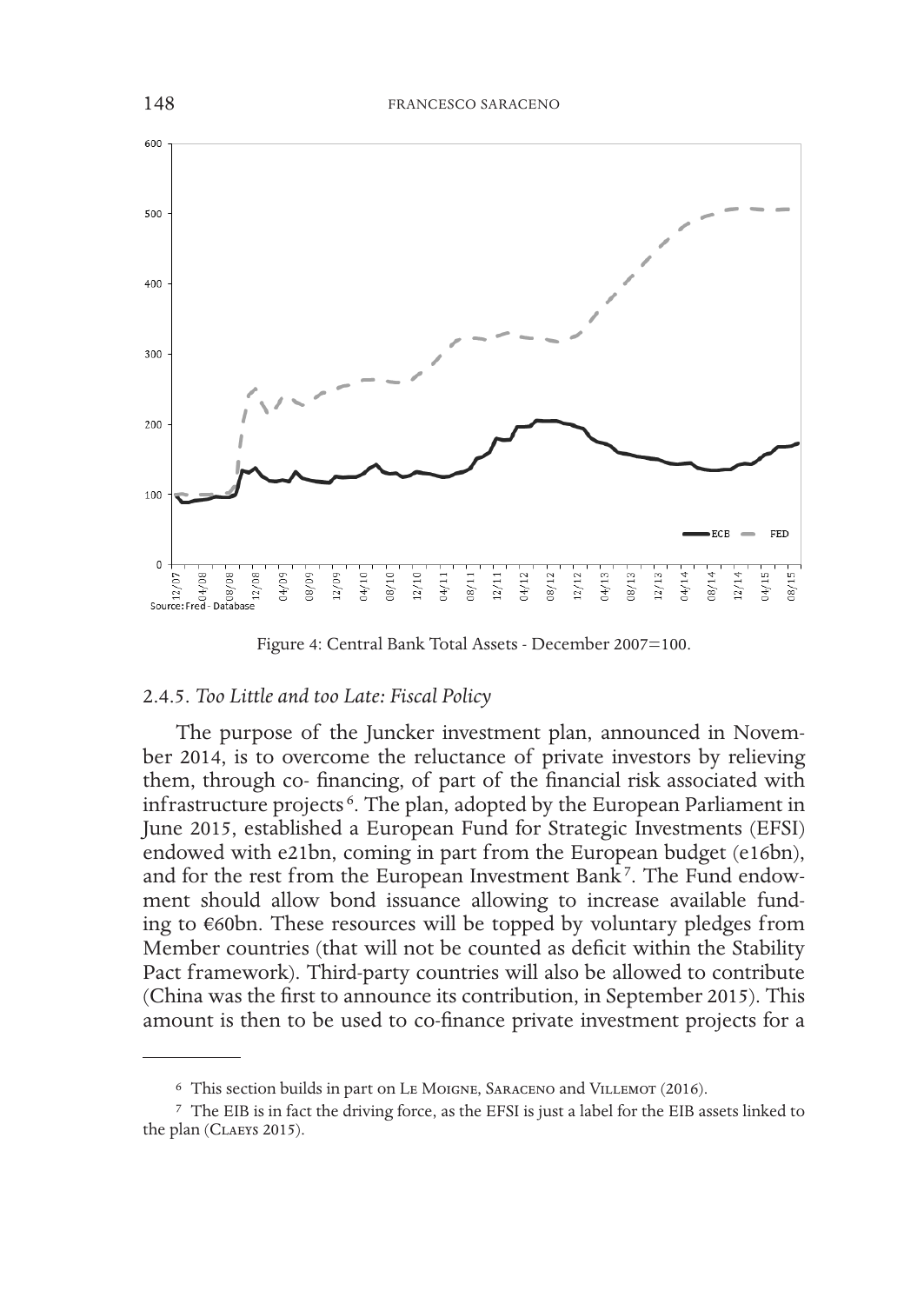total expected to reach €315bn over the three years 2015-2017. Expected leverage is therefore rather large: it is 5 if we take as a basis the €60bn the Fund should raise on markets; but it climbs to a staggering 15 if we use as a basis for calculation the initial endowment of €21bn.

The latest progress report by the Commission (July 2016) reports €20.4bn engaged by the EFSI in approved projects (13.6 for infrastructures and 6.8 for SMEs). This should lead, with private funds topping the public contribution, to mobilize around €116bn, more or less a third of the total of the plan, one year into the three-year horizon. The plan is therefore on track in terms of engaged resources.

Le Moigne, Saraceno, and Villemot (2016) use a simple inter-temporal stochastic general equilibrium model with public capital and non-Ricardian agents, to evaluate (a) the capacity of the Juncker plan to support the economy, enhancing private capital productivity; and (b)its ability to address the Eurozone liquidity trap.

The authors carry on their analysis by comparing the Juncker Plan with the *American Recovery and Reinvestment Act* (ARRA), implemented by the Obama administration in 2009.

Since it was announced, the Juncker plan was criticized as being "too little and too late." The simulations performed by Le Moigne et al. (2016) confirm this criticism, and help making it more precise: Had the Juncker plan been implemented in a timely manner, it would have helped to significantly shorten the recession. Even the relatively small investment plan agreed upon by the EU authorities could have had a positive impact, if implemented before the economy got trapped in a liquidity trap.

But once the political process delayed the intervention, then EU authorities should have implemented a much bolder plan. As it is, the Juncker plan is likely not going to be effective at all in lifting the economy out of a deflationary trap that is solidly installed. Thus, Le Moigne et al. (2016) rephrase the criticism of the plan as "probably too little, and certainly too late".

The announcement made on 14 September 2016 by Jean-Claude Juncker that the Commission would propose to double the financial capacity of the plan sounds like an acknowledgment of this criticism; however, this announcement also comes too late to make any significant difference, especially as the additional investments would be spread over a period far away in the future (2018-2022).

The story of the Juncker Plan confirms, indirectly, that a major flaw in European economic governance is its inability to respond quickly to shocks hitting the economy. An institutional architecture and decision-making process that could be adapted to the so-called "Great Moderation" (if it ever existed), are certainly not fit for the new era of instability which began in 2008.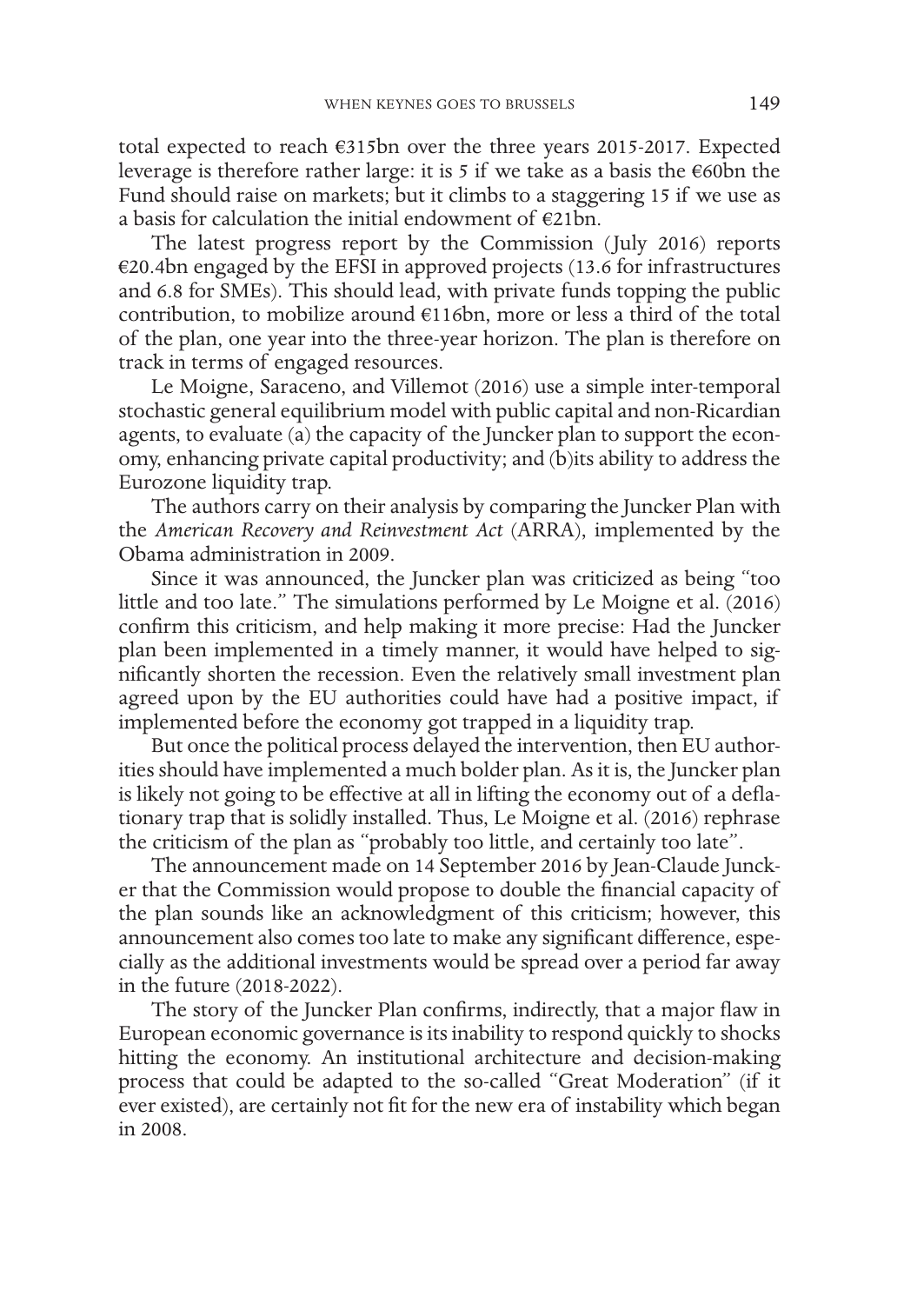To summarize the argument so far, the New Consensus had a significant impact on European institutions, and on the policies followed especially in the single currency areas. The Consensus is enshrined in European institutions since the Maastricht Treaty. Discretionary policies are limited at a bare minimum, while rules and government by the technocrats are preferred to remove the obstacles towards the Pareto optimal equilibrium of the economy. EU institutions and practices yielded inertial macroeconomic policies in Europe, even before the crisis hit in 2007. The comparison with the Unites States shows that there the Consensus policy prescriptions were watered down, especially during the crisis<sup>8</sup>.

European institutions may prove even more unfit, in the coming years, if the world economy were to remain in a state of stagnant demand even oncethe crisis is over.

# 3. Secular Stagnation: Implications for Fiscal Policy

Because of its depth, and of its length, the crisis has triggered an interesting discussion among economists about whether the advanced economies will eventually return to the growth rates they experienced in the second half of the twentieth century. One view, put forward by Robert Gordon (2012, 2016) focuses on supply-side factors. Gordon argues (not unchallenged, see e.g. Phelps 2013) that each successive technological revolution has lower potential impact, and that in this particular moment, faltering innovation faces six headwinds likely to compress potential growth:

1 First, the demographic dividend in reverse motion, that imposes a burden on public finances

2 Then, rising inequality (see Piketty 2013), that reduces human capital accumulation

3 Third, the combined effect of globalization and the IT revolution, that increased the part of goods and services that became tradable. This in turn led to more competition in labour markets, and hence to lower wages and labour productivity.

4 Fourth, the increasing cost of managing the consequences of global warming, that also imposes a burden on public finances.

5 Fifth, the high burden of debt (public and private), bequeathed by the crisis

6 Finally, more specific to the US, the deterioration of educational attainment.

<sup>8</sup> French economist Jean-Paul Fitoussi usually says that the US are the main producer of neo-liberal doctrine, but only for export and not for domestic consumption!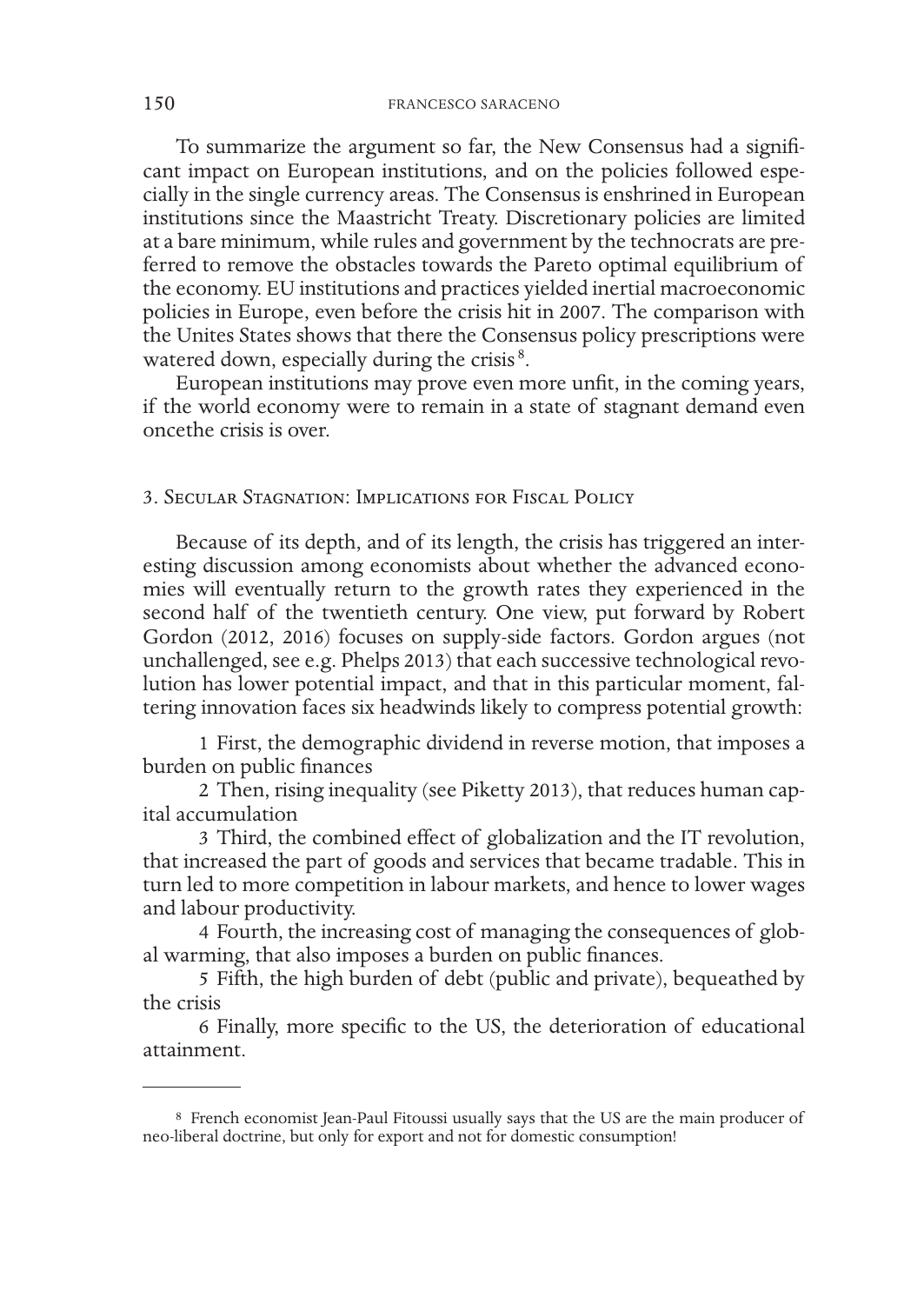All the headwinds tend to reduce (mostly human) capital accumulation, and hence future potential growth.

In a famous speech at the IMF in 2013, later developed in Summers (2014), Larry Summers revived a term from the 1930s, "secular stagnation", to describe a dilemma facing advanced economies. Summers develops some of Gordon's arguments to argue that lower technical progress, slower population growth, the drifting of firms away from debt-financed investment, all contributed to shifting the investment schedule to the left. At the same time, the debt hangover, accumulation of reserves (public and private) induced by financial instability, increasing income inequality (see also Fitoussi and Saraceno 2011), tend to push the savings schedule to the right. The resulting natural interest rate is close to zero if not outright negative, thus leading to a structural excess of savings over investment.

Summers argues that most of the factors exerting a downward pressure on the natural interest rate are not cyclical but structural, so that the current situation of excess savings is bound to persist in the medium-tolong run, and the natural interest rate may remain negative even after the current cyclical downturn. The conclusion is not particularly reassuring, as policy makers in the next several years will have to navigate between the Scylla of accepting permanent excess savings and low growth (insufficient to dent unemployment), and the and Charybdis of trying to fight secular stagnation by fueling bubbles that eliminate excess savings, at the price of increased instability and risks of violent financial crises like the one we recently experienced.

The former IMF chief economist Olivier Blanchard has elaborated on the meaning of Summers' conjecture for macroeconomic policy (Blanchard 2016). If interest rates will remain at (or close to) zero even once the crisis will be over, monetary policy will continuously face the dilemma of either sustaining growth, at the risk of bringing asset prices and bubbles beyond the point of no return that triggers a crisis; or to fight the formation of bubbles, at the price of not being capable of lifting the economy out of secular stagnation. The recent crisis is a good case study of this dilemma, with the two major central banks of the world under fire from some quarters, for opposiite reasons: the Fed for having kept interest rates too low, contributing to the housing bubble (Rajan 2010); and the ECB for having done too little and too late during the Eurozone crisis (Saraceno 2016).

Drifting away from the Consensus that he contributed to consolidate (see e.g. Blanchard 2009), Blanchard concludes that exclusive reliance on monetary policy for macroeconomic stabilization should be reassessed. With low interest rates that make debt sustainability a non-issue; with financial markets deregulation that risks yielding more variance in GDP and economic activity; and with monetary policy (almost) constantly at the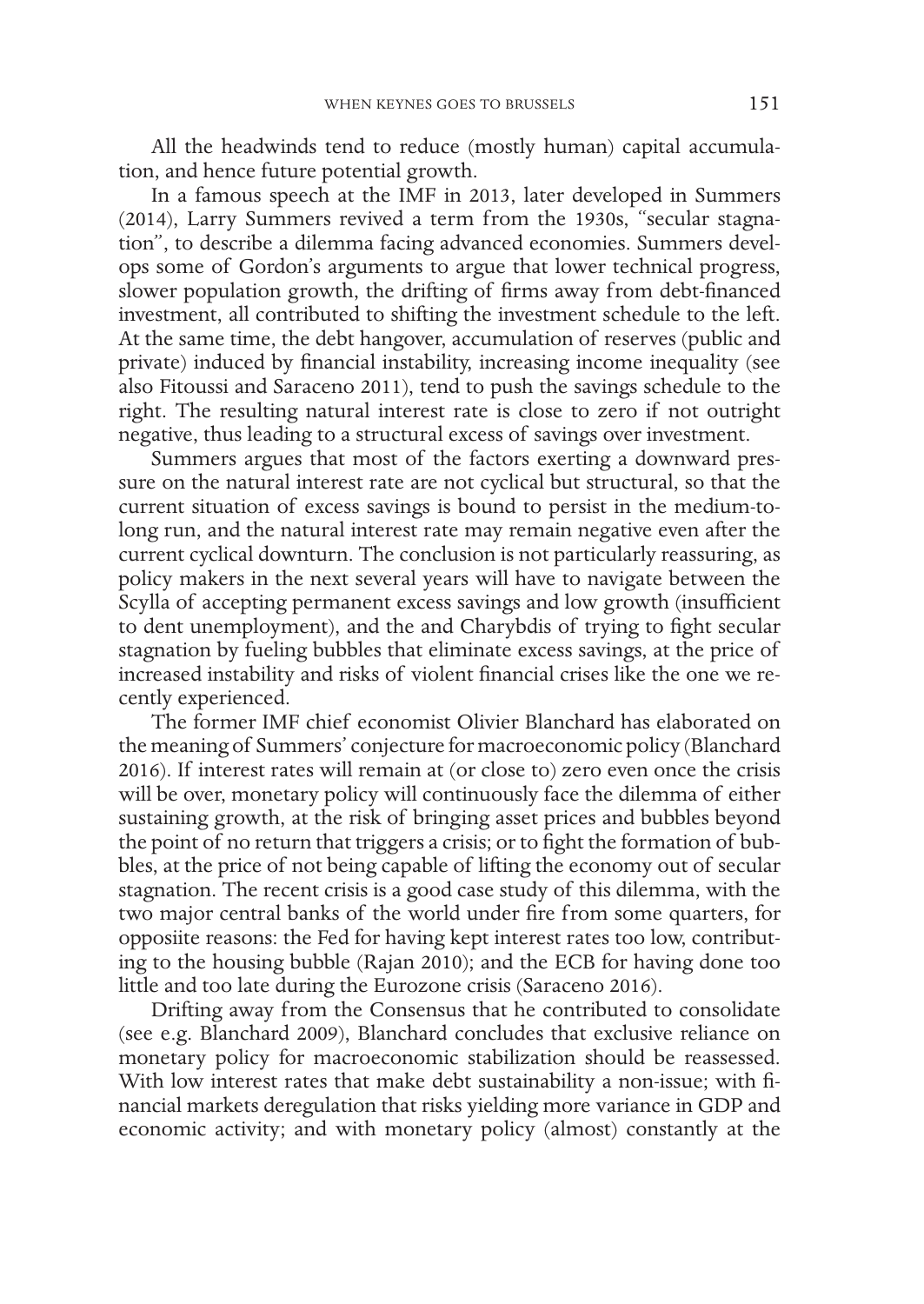Zero Lower Bound, fiscal policy should regain a prominent role among the instruments for macroeconomic regulation, beyond the cycle. This is a very important methodological advance, that should nevertheless be completed with an explicit reference to a "new" fiscal policy doctrine.

On a related point, Adam Posen (2016) argues that fiscal policy may be a powerful tool for structural reform. Commenting the recent fiscal stimulus package announced by the Japanese government, Posen notices that fiscal policy is being used to boost labour market participation (most notably among women, through investment in day care, and tax breaks for secondary income earners); this is expected to boost future potential growth, thus establishing a further link between short-term stabilization policies and long-term growth. Posen notes furthermore that in spite of its high public debt, the announcement of Japan's new stimulus package has been followed with decreasing treasury yields, signalling that when fiscal policy is well designed, markets are not against government intervention.

Nevertheless, in his plea for fiscal policy, Blanchard falls short of a conclusion that naturally stems from his own reading of secular stagnation: If the economy is bound to remain stuck in a semi-permanent situation of excessive savings, and if monetary policy is incapable of reabsorbing the imbalance, then a new role for fiscal policy may appear, that goes beyond the short-term stabilization that Blanchard and Summers envision. In fact, there are two ways to avoid that the *ex ante* excess savings results in a depressed economy: either one runs semi-permanent negative external savings (i.e. a current ac- count surplus), or one runs semi-permanent government negative savings. The first option, the export-led growth model that Germany is succeeding to generalize at the EMU level, is not viable, except for an individual country implementing non cooperative strategies, because aggregate current account balances need to be zero.

The second option, a semi-permanent government deficit, needs to be further investigated, especially in its implication for EMU macroeconomic governance

### 4. Adapting EMU Institutions

There are a number of ways, not necessarily politically feasible, to allow EMU countries to run semi-permanent government deficits. A first one could be to restore complete national budget sovereignty, (scrapping the Stability Pact). This would mean relying on market discipline alone for maintaining fiscal responsibility. As an alternative, to the opposite side of the spectrum, countries could create a federal expenditure capacity (which would imply the creation of an EMU finance minister with capacity to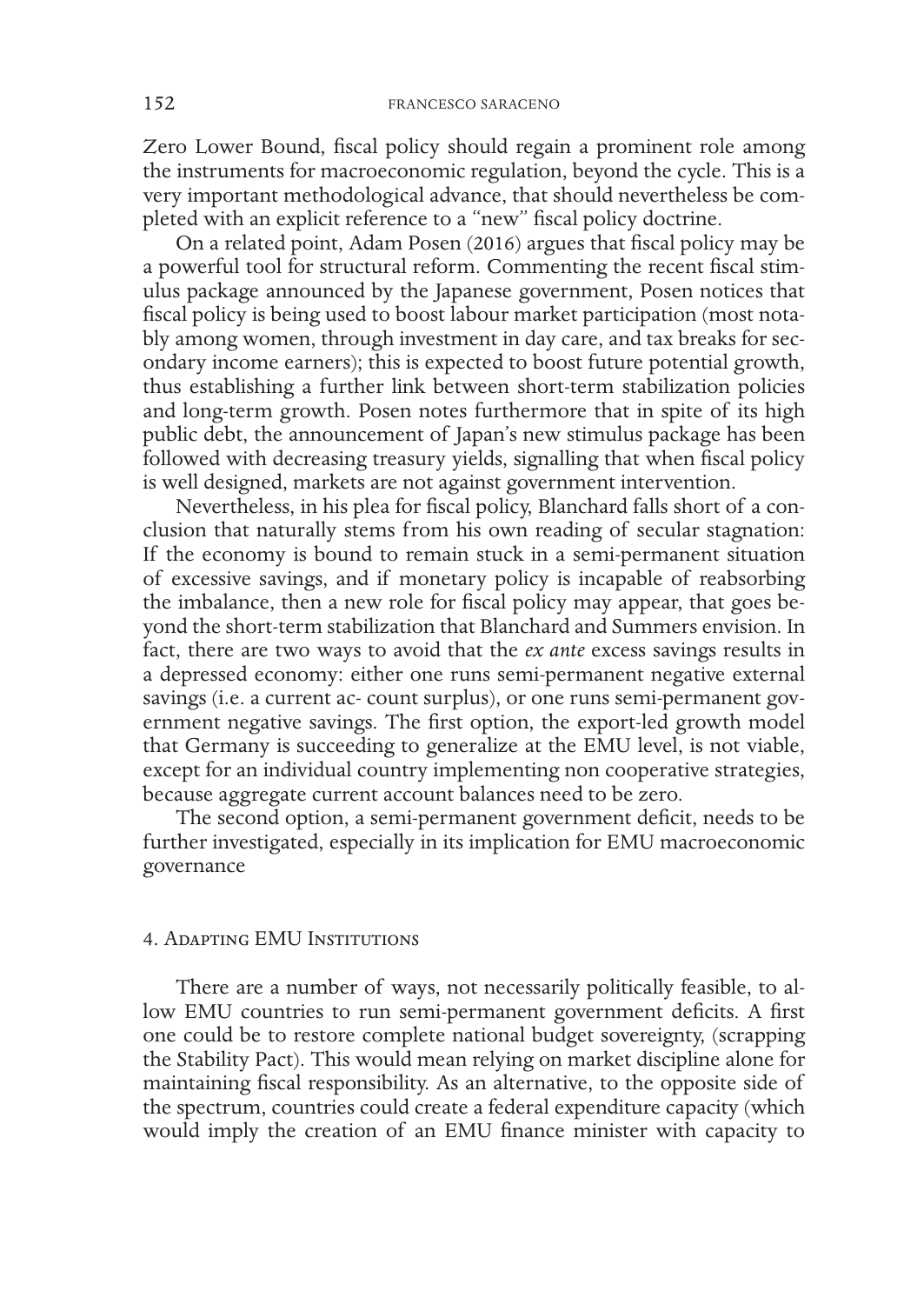spend, the issuance of Eurobonds, etc.). Such an option is as unrealistic as the previous one. In an ideal world, the crisis and deflation would be dealt with by means of a vast European investment program, financed by the European budget and through Eurobonds. Infrastructures, green growth, the digital economy, are just some of the areas for which the optimal scale of investment is European, and for which a long-term coordinated plan would necessary. The increasing mistrust among European countries exhausted by the crisis, and the fierce opposition of Germany and other northern countries to any hypothesis of debt mutualisation, make this strategy virtually impossible.

The solution must therefore be found at national level, without giving up European-wide coordination, which would guarantee effective and fiscally sustainable investment programs.

### 4.1. *The Golden Rule*

In general, the multiplier associated with public investment is larger than the overall expenditure multiplier. This is particularly true in times of crisis, when the economy is, like today, at the zero-lower bound. Interestingly enough, in these cases, projects with longer time to build should be preferred: when the economy is at the ZLB, monetary policy reaction is muted, and the only way to decrease real interest rates is inflation. The supply side deflationary impact of public investment is therefore problematic because it increases the real interest rate, and when it is delayed public investment becomes more effective in lifting the economy out of the zero lower bound (Le Moigne *et al*. 2016).

Dervis and Saraceno (2014) recently proposed that the EMU adopts a fiscal rule similar to the one implemented in the UK by Chancellor of the Exchequer Gordon Brown in the 1990s, and applied until 2009. The new rule would require countries to balance their current budget, while financing public capital accumulation with debt. Investment expenditure, in other words, would be excluded from deficit calculation, a principle that timidly emerges also in the Juncker plan (for details, see Creel et al. 2009. Such a rule would stabilize the ratio of debt to GDP, it would focus efforts of public consolidation on less productive items of public spending, and would ensure intergenerational equity (future generations would be called to partially finance the stock of public capital bequeathed to them). Last, but not least, especially in the current situation, putting in place such a rule would not require treaty changes, and it is already discussed, albeit timidly, in EU policy circles.

The golden rule is not a new idea, and in the past it has been criticized (see e.g. Balassone and Franco 2000) on the ground that it introduces a bias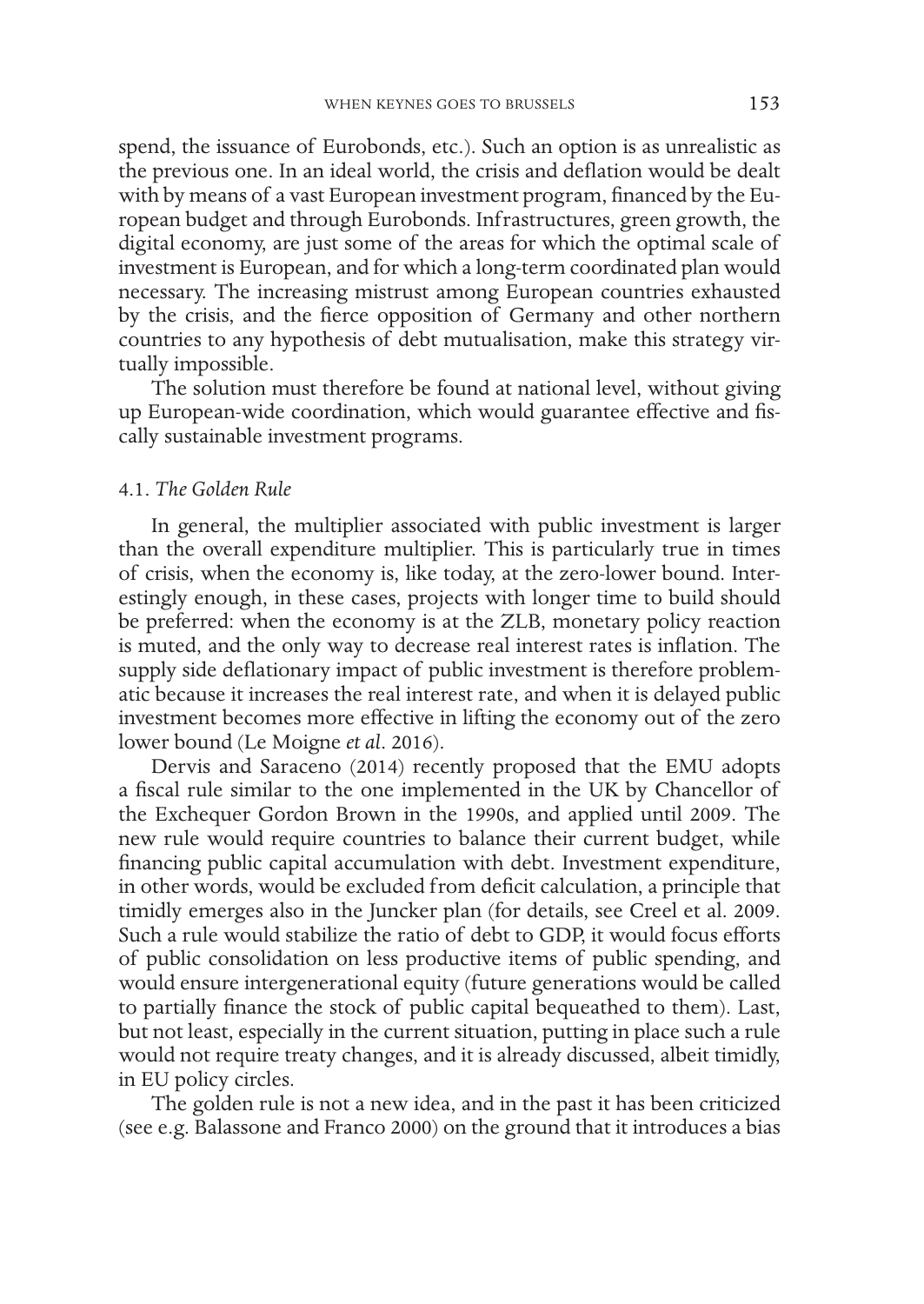in favor of physical capital and penalize certain expenses like for example education and health care that - while classified as current - are crucial for future growth.

This criticism, however, can be turned around and transformed into a strength. Dervis and Saraceno propose that at regular intervals, for example in connection with the European budget negotiation, the Commission, the Council and the Parliament could find an agreement on the future priorities of the Union, and make a list of areas or expenditure items exempted from deficit calculation for the subsequent years. Joint programs between neighbouring countries could be encouraged by providing co-financing by the European Investment Bank. The modified Golden Rule would in fact yield a return, on a European scale, to industrial policy, a political and democratic determination of the long term growth objectives of the EU. The entrepreneurial State, through public investment, could once again become the centrepiece of a large-scale European industrial policy, capable of implementing physical as well as intangible investment. Waiting for a real federal budget, the bulk of investments would remain responsibility of national governments, in deference to the principle of subsidiarity. But the modified golden rule would coordinate and guide them towards the development and the well-being of the Union as a whole.

Dervis and Saraceno argue that the implementation of a golden rule of this kind would serve the purpose of focusing on the nature and quality of public spending in relation to the growth objective. It would also force European policymakers jointly to have a periodic and transparent discussion on the investment needs of their economies, and to coordinate policies as part of a process that would increase participation, cohesion and legitimacy in the Eurozone.

The financing of persistent deficits would not be a problem as long as excess savings exist. It would only be a matter of channelling savings into government bonds without creating instability. A number of recent proposals may be considered: for example "restricted" special public investment bonds (Koo 2011; Fazi and Iodice 2016), to avoid or limit speculative flows. In the very short run, the financing of pan-European projects through EIB bond issuance financed within the QE program. Finally to the other extreme, the issuance of perpetual bonds (Sachs 2014; Flaherty et al. 2016), would allow a *de facto* monetization of debt. Interestingly enough, accepting these bonds as collateral, central banks would ensure that they become desirable even when market return is substantially lower than social return.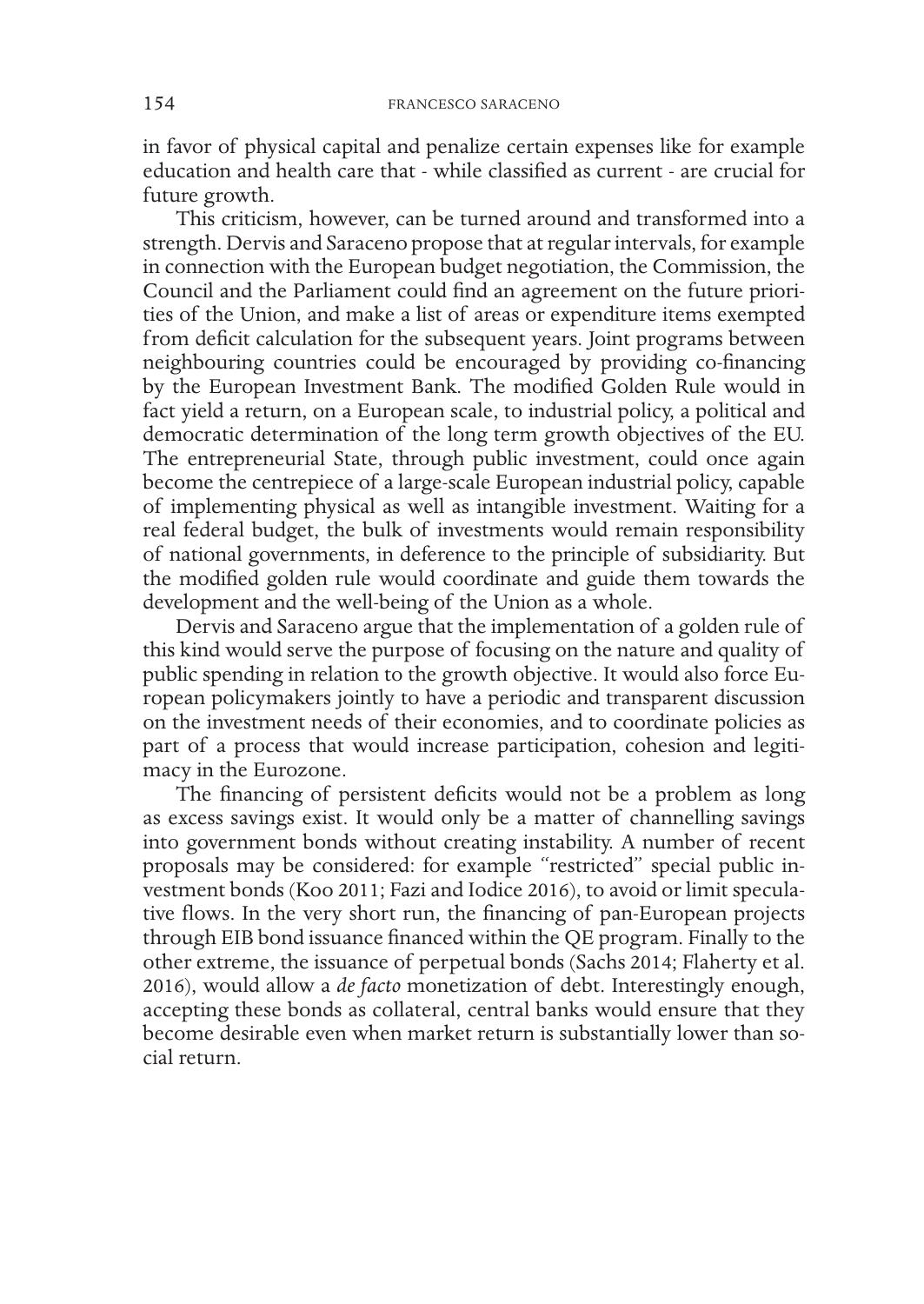### 5. Conclusion

For almost three decades, the EMU has been the laboratory of the New Consensus through institutions, and policies, that put much emphasis on the capacity of markets to absorb shocks better than macroeconomic policies. This paper has argued that the crisis, challenging the consensus, has proven that situations of excessive savings may emerge and be persistent, giving Keynes' *General Theory* a second youth, eighty years after its birth. I have drawn the institutional consequences, for the EMU, of this developments, and argued for the adoption of a fiscal rule allowing quasi-permanent government deficits to match the quasi-permanent private sector excess savings. This seems the only EMU reform that couples an economic rationale (filling a semi-permanent investment gap) with some chances of being adopted by the EU divided and uninspired leaders.

In conclusion, nevertheless, I would want to state that a Golden Rule would remain a second best, with respect to unconstrained fiscal policies. It is after all paradoxical that the New Consensus, while arguing in favour of overall market efficiency, does not seem capable of trusting the very markets it assumes efficient with the task of disciplining government fiscal policy, and punishing deviations from "wise" fiscal behaviours. Said differently, *tertium non datur*: either we prone market efficiency, but then markets should be capable of inducing government discipline, making rules unnecessary; or we acknowledge that markets may be inefficient in enforcing fiscal discipline, but then we are led to conclude with Keynes that discretionary policies are necessary for a well-functioning economy.

#### **REFERENCES**

- Adrian T. and Shin H.S. 2010, "Liquidity and Leverage", *Journal of Financial Intermediation*, 19 (3): 418-437.
- Balassone F. and Franco D. 2000, "Public Investment, the Stability Pact and the 'Golden Rule'", *Fiscal Studies*, 21 (2): 207-229.
- BLANCHARD O.J. 1997, "Is There a Core of Usable Macroeconomics?", The American Econo*mic Review*, 87 (2): 244-246.
- 2000, "What Do We Know about Macroeconomics that Fisher and Wicksell Did Not?", *The Quarterly Journal of Economics*, 115 (4): 1375-1409.
- 2009, "The State of Macro", *Annual Review of Economics*, 1 (1): 209-228.
- 2016, "How to Teach Intermediate Macroeconomics after the Crisis?", Peterson Institute for International Economics Blog, 2 June. Available at: https://piie.com/blogs/ realtime-economic-issues-watch/how-teach-intermediate-macroeconomics-after-crisis (accessed September 25, 2017).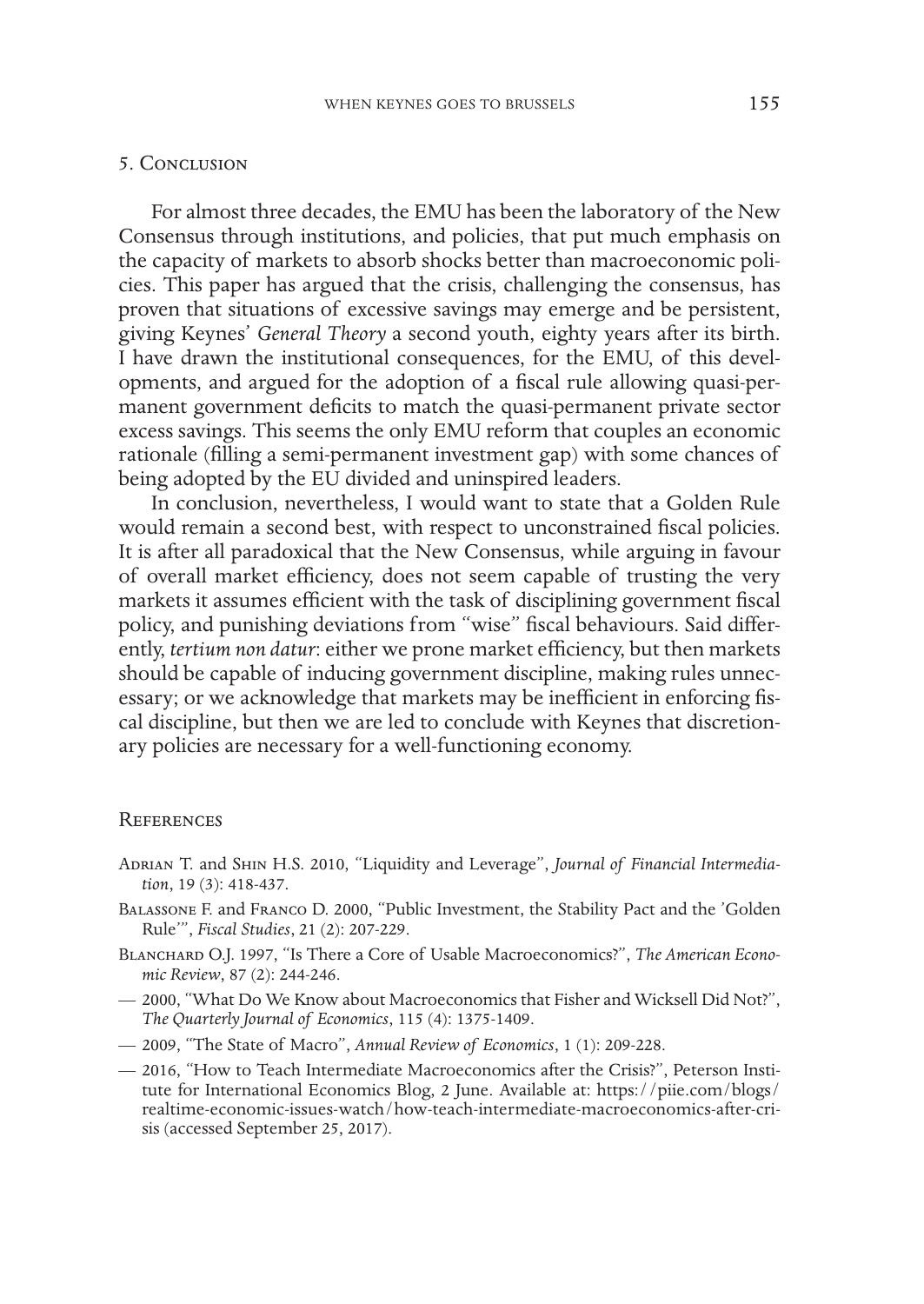- BLANCHARD O.J. and GALI J. 2007, "Real Wage Rigidities and the New Keynesian Model", *Journal of Money, Credit and Banking*, 39 (S1): 35-65.
- Blanchard O.J. and Leigh D. 2013, "Growth Forecast Errors and Fiscal Multipliers", *Ame- rican Economic Review*, 103 (3): 117-120.
- Claeys G. 2015, "Juncker Plan: The EIB in the Driver's Seat", Bruegel Blog, 30 June. Avai- lable at: http://bruegel.org/2015/06/juncker-plan-the-eib-in-the-drivers-seat/ (acces- sed September 25, 2017).
- Creel J., Monperrus-Veroni P. and Saraceno F. 2009, "On the Long-Term Effects of Fiscal Policy in the United Kingdom: The Case for a Golden Rule", *Scottish Journal of Political Economy*, 56 (5): 580-607.
- Creel J. and Saraceno F. 2010 "The Crisis, Automatic Stabilisation, and the Stability Pact", *Revista de Economia y Estadistica*, 48 (1): 75-104.
- Dervis K. and Saraceno F. 2014, "An Investment New Deal for Europe", Brookings Blogs – Up Front, 3 September. Available at: https://www.brookings.edu/blog/up-front/ 2014/09/03/an-investment-new-deal-for-europe/ (accessed September 25, 2017).
- Draghi M. 2014, "Unemployment in the Euro Area", Speech at the Annual Central Bank Symposium in Jackson Hole (August 22).
- EICHENGREEN B. and O'ROURKE K. 2009, "A Tale of Two Depressions", *VoxEU* (Last Update: 2010).
- Fazi T. and Iodice G. 2016, "Why Further Integration is the Wrong Answer to the EMU's Problems: The Case for a Decentralised Fiscal Stimulus", *Journal for a Progressive Eco- nomy*, forthcoming.
- Fitoussi J.-P. and Saraceno F. 2008, "Fiscal Discipline as a Social Norm: The European Stability Pact", *Journal of Public Economic Theory*, 10 (6), 1143-1168.
- Fitoussi J.-P. and Saraceno F. 2011, "Inequality, the Crisis and After", *Rivista di Politica Economica*, 1: 9-28.
- Flaherty M., Gevorkyan A., Radpour S. and Semmler W. 2016, "Financing Climate Policies through Climate Bonds – A Three Stage Model and Empirics", *Research in International Business and Finance*, forthcoming.
- Fleming S. 2016, "Central Bankers Fear Threat of Low-growth Rut", *The Financial Times*, 28 September.
- Freeman R.B. 2000, "Single Peaked vs. Diversified Capitalism: The Relation between Economic Institutions and Outcomes", *National Bureau of Economic Research Working Paper Series* No. 7556.
- Giavazzi F. and Pagano M. 1990, "Can Severe Fiscal Contractions Be Expansionary? Tales of Two Small European Countries", *NBER Macroeconomics Annual*, 5: 75-111.
- GORDON R.J. 2012, "Is US Growth Over? Faltering Innovation Faces Six Headwinds", CEPR *Policy Insight* 63, September.
- 2016, *The Rise and Fall of American Growth: The U.S. Standard of Living since the Civil War*, Princeton: Princeton University Press.
- Keynes J.M. 1936, *The General Theory of Employment, Interest, and Money*, London: MacMillan.
- Koo R. 2011, "The World in Balance Sheet Recession: Causes, Cure, and Politics", *Real World Economics Review*, 58: 19-37.
- Kopits G. and Symansky S.A. 1998, "Fiscal Policy Rules", *IMF Occasional Papers* 162.
- Le Moigne M., Saraceno F. and Villemot S. 2016, "Probably too Little, Certainly too Late. An Assessement of the Juncker Investment Plan", *Document de travail de l'OFCE* 10.